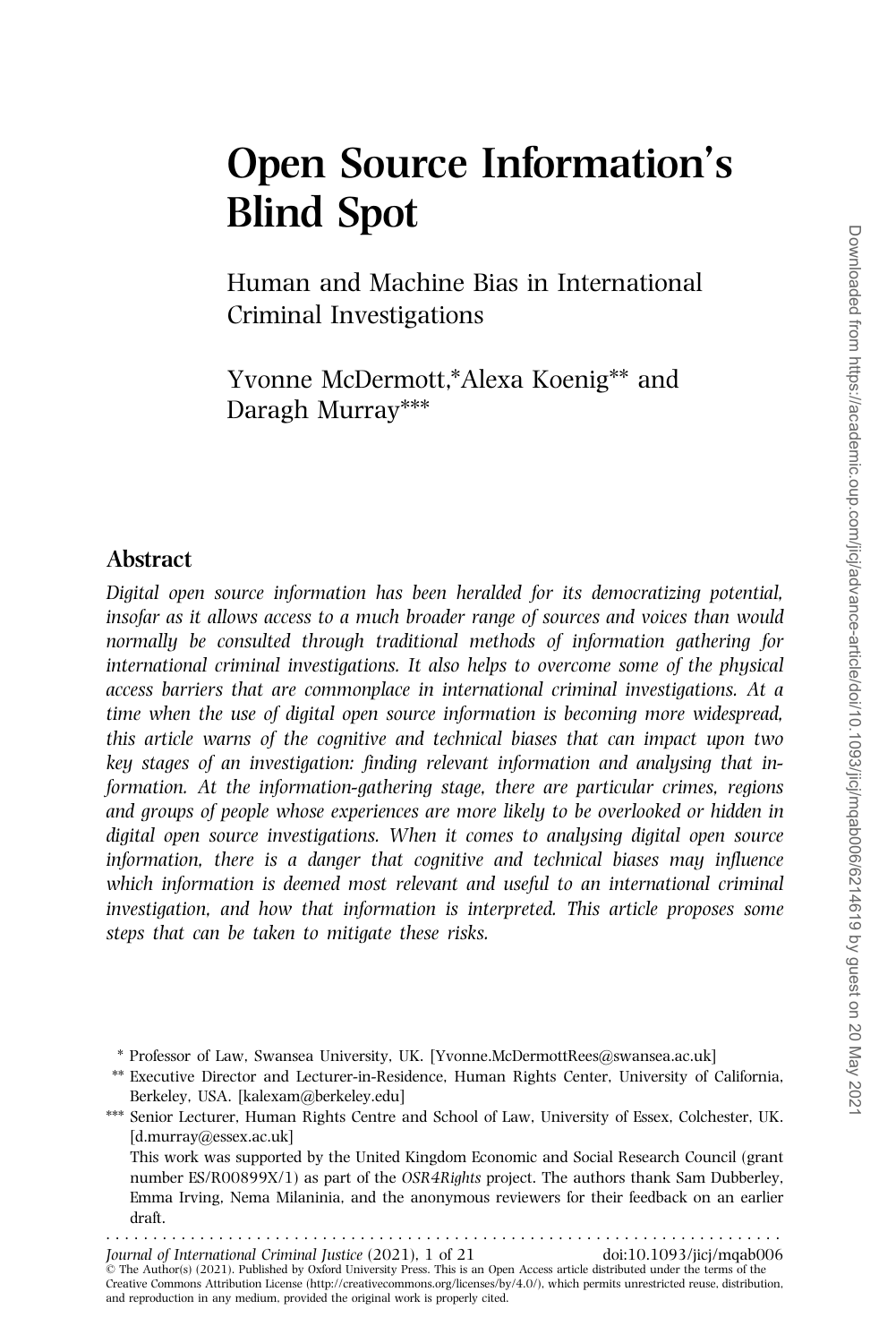# 1. Introduction

Digital open source information<sup>1</sup> — defined as information on the internet that any member of the public can obtain by request, purchase or observation<sup>2</sup> is revolutionizing the investigation and prosecution of international crimes.<sup>3</sup> Nowhere is this more apparent than before the International Criminal Court (ICC), where the Prosecutor has introduced new forms of digital open source evidence in a number of cases.<sup>4</sup> Satellite imagery, videos and photographs have been used to identify particular sites in Mali, $<sup>5</sup>$  while social media evidence has</sup> been introduced to show direct evidence of alleged violations,<sup>6</sup> and to demonstrate a claimed relationship between key individuals.<sup>7</sup> Open source information also plays an increasingly important role in the work of human rights fact-finding missions, commissions of inquiry and other forms of investigation.<sup>8</sup>

Researchers have identified three key advantages to using digital open source information for investigations. First, where direct access to crime sites

- 1 In this article, the terms open source information and open source evidence are distinguished, with 'evidence' solely referring to materials submitted as part of a criminal process. 'Information' covers all other materials.
- 2 Human Rights Center, University of California, Berkeley/UN Office of the High Commissioner for Human Rights, Berkeley Protocol on Open Source Investigations ('Berkeley Protocol'), 1 December 2020, at 6–7; S. Dubberley, A. Koenig and D. Murray, 'Introduction: The Emergence of Digital Witness', in S. Dubberley, A. Koenig and D. Murray (eds), Digital Witness: Using Open Source Information for Human Rights Investigation, Documentation and Accountability (Oxford University Press, 2020) 3, at 9.
- 3 M. Aksenova, M. Bergsmo and C. Stahn, 'Non-Criminal Justice Fact-Work in the Age of Accountability', in M. Bergsmo and C. Stahn (eds), Quality Control in Fact-Finding (2nd edn., TOAEP, 2020) 1, at 9–10; E. Irving, 'And So It Begins ... Social Media Evidence in an ICC Arrest Warrant', Opinio Juris, 17 August 2017; A. Koenig et al., 'Open Source Fact-Finding in Preliminary Examinations', in M. Bergsmo and C. Stahn (eds), Quality Control in Preliminary Examination: Volume 2 (TOAEP, 2018) 681.
- 4 L. Freeman, 'Prosecuting Atrocity Crimes with Open Source Evidence: Lessons from the International Criminal Court', in Dubberley, Koenig and Murray (eds), supra note 2, 48, at 52.
- 5 Transcript, Al Hassan (ICC-01/12-01/18-T-027-Red-ENG), Trial Chamber X, 21 September 2020; Judgment and Sentence, Al Mahdi (ICC-01/12-01/15-171), Trial Chamber VIII, 27 September 2016.
- 6 Warrant of Arrest, Al-Werfalli (ICC-01/11-01/17-2), Pre-Trial Chamber I, 15 August 2017, §§ 11–22; Second Warrant of Arrest, Al-Werfalli (ICC-01/11-01/17-13), Pre-Trial Chamber I, 5 July 2018, §§ 17–18.
- 7 Decision on 'Prosecution's Fifth Request for the Admission of Evidence from the Bar Table', Bemba et al. (ICC-01/05-01/13-1524), Trial Chamber VII, 14 December 2015. See further, Prosecution's Fifth Request for the Admission of Evidence from the Bar Table, Bemba et al. (ICC-01/05-01/13-1498), 30 November 2015, §§ 17–18.
- 8 See e.g. Detailed Findings of the Independent International Fact-finding Mission on the Bolivarian Republic of Venezuela, A/HRC/45/CRP.11, 15 September 2020; Report of the Detailed Findings of the Independent International Commission of Inquiry on the Protests in the Occupied Palestinian Territory, UN Doc. A/HRC/40/CRP.2, 18 March 2019; Report of the Detailed Findings of the Group of Eminent International and Regional Experts on Yemen, UN Doc. A/HRC/45/CRP.7, 29 September 2020; Report of the Independent International Fact-finding Mission on Myanmar, UN Doc. A/HRC/39/64, 18 September 2018.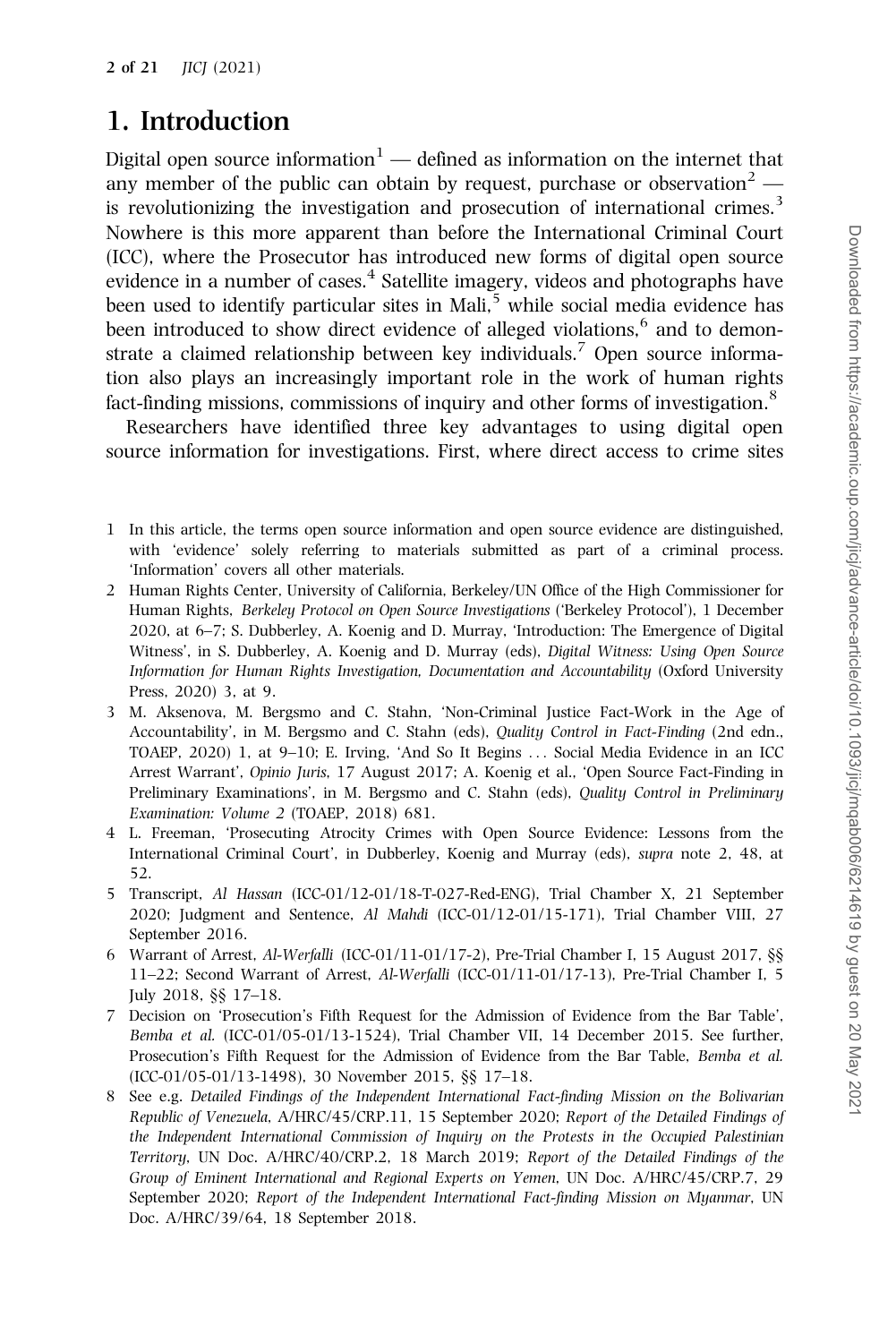has been denied or is impossible for security or logistical reasons, open source information can be an important source of lead, linkage, contextual and corroborating evidence.<sup>9</sup> The fact that this material can be obtained remotely also helps minimize the risk to witnesses: instead of asking an individual or individuals to testify to the relationship between alleged perpetrators, or the destruction of cultural property, or the alleged commission of crimes, for example, this may be shown through verifiable publicly available information.

The second major acknowledged advantage is open source information's democratizing potential, insofar as it provides an avenue through which ordinary people in affected regions can tell their stories and directly influence international fact-finding processes.<sup>10</sup> As Dyer and Ivens have noted, open source investigations 'can centre the experiences of groups whose voices are too often heavily mediated, marginalised or excluded in conventional report $ing<sup>'11</sup>$  As well as playing an important role in contemporary fact-finding processes,<sup>12</sup> citizen documentation of human rights violations online can also help to counter disinformation and denialist propaganda by all actors involved in a conflict, including powerful states.<sup>13</sup>

The third identified advantage to the use of digital open source information in investigating international crimes is its relative objectivity. For example, unlike a witness — and despite technical limitations — a satellite image cannot forget salient facts, misremember key details, or be motivated by selfinterest or allegiance to a particular group. As such, it could be a means to mitigate against 'the frailties of human perceptions'<sup>14</sup> and the welldocumented issue of witness credibility that have affected international criminal trials for decades.<sup>15</sup> In addition, open source information, particularly citizen-generated photo and video content posted online, may reduce the

- 9 F. Abrahams and D. Murray, 'Open Source Information: Part of the Puzzle', in Dubberley, Koenig and Murray (eds), supra note 2, 317; A. Koenig and L. Freeman, 'Open Source Investigations for Legal Accountability: Challenges and Best Practices', in Dubberley, Koenig and Murray (eds), supra note 2, 331, at 332–333.
- 10 UN Human Rights Council, Report of the Special Rapporteur on Extrajudicial, Summary or Arbitrary Executions, A/HRC/29/37, 24 April 2015, § 39; M.K. Land, 'Democratizing Human Rights Fact-Finding', in P. Alston and S. Knuckey (eds), The Transformation of Human Rights Fact-Finding (Oxford University Press, 2016), 399, 402.
- 11 S. Dyer and G. Ivens, 'What would a Feminist Open Source Investigation look like?', 1 Digital War (2020),<https://doi.org/10.1057/s42984-020-00008-9>, 1.
- 12 S. Gregory, 'Ubiquitous Witnesses: Who Creates the Evidence and the Live(d) Experience of Human Rights Violations?' 18 Information, Communication and Society (2015) 1378; Irving, supra note 3.
- 13 A. Geis and G. Schlag, '''The Facts cannot be Denied'': Legitimacy, War and the Use of Chemical Weapons in Syria', 7 Global Discourse (2017) 285; J. Deutch, 'Challenges in Codifying Events Within Large and Diverse Data Sets of Human Rights Documentation: Memory, Intent, and Bias', 14 International Journal of Communication (2020) 5055, at 5056.
- 14 Judgment, Kupreškić et al. (IT-95-16-A), Appeals Chamber, 23 October 2001, § 34.
- 15 N. Combs, Fact-Finding without Facts: The Uncertain Evidentiary Foundations of International Criminal Convictions (Cambridge University Press, 2010); S. De Smet, 'Justified Belief in the Unbelievable', in Bergsmo and Stahn (eds), supra note 3, 81, at 128–129; Abrahams and Murray, supra note 9, 324.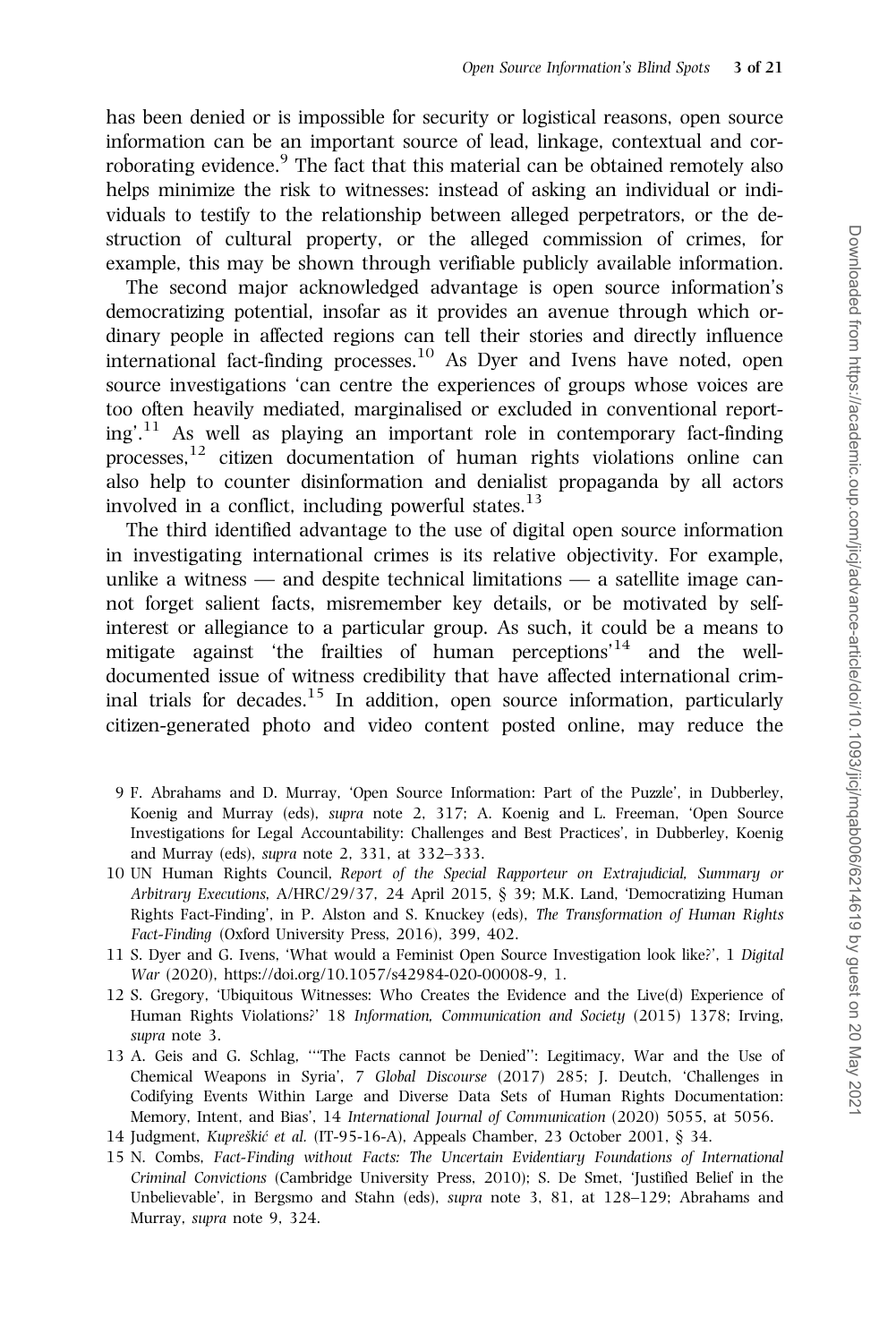need for intermediaries, whose role has been problematic in trial practice, $16$ insofar as open source materials can provide a direct link to witnesses and survivors.

The authors recognize the potentially significant advantages associated with using open source information, and believe that this form of information and evidence should play a key role in future investigations. However, as investigators increasingly turn to open source techniques, this article sounds a word of caution against overlooking a number of biases and blind spots that can hinder the utility of open source information in the investigation of international crimes. While it is true that open source information may be used to indicate the potential commission of international crimes or to show networks between key actors, to prove the culpability of leaders and/or the existence of a plan or policy, it is likely that in most cases witness testimony (particularly that of 'insider' witnesses) will still be needed. Open source information should neither be viewed as a panacea, nor in a vacuum. Furthermore, and as shall be shown in this article, while open source information has a clearly democratizing potential, there is a risk that a rush towards greater adoption of open source research methods in investigations may inadvertently silence some of the most marginalized populations. In this article, we argue that digital open source information can be as vulnerable to subjectivity and bias as any other form of evidence.

Before turning to our analysis of where and when bias may emerge in digital open source investigations, it is useful to define the term. While the ordinary meaning of 'bias' links to a prejudice or particular bent,  $17$  the scientific literature describes bias as, '[a]ny process at any stage of inference which tends to produce results or conclusions that differ systematically from the truth'.<sup>18</sup> In the context of international criminal investigations, a bias can similarly be described as any systematic distortion or error, due to a design problem, an interfering factor, or a judgement, that can affect the conception, design, or conduct of an investigation, or the collection, analysis, interpretation, presentation, or discussion of the evidence.<sup>19</sup>

- 16 Redacted Decision on the Prosecution's Urgent Request for Variation of the Time-Limit to Disclose the Identity of Intermediary 143 or Alternatively to Stay Proceedings Pending Further Consultations with the VWU, Lubanga (ICC-01/04-01/06-2517-Red), Trial Chamber I, 8 July 2010; E. Haslam and R. Edwards, 'Managing a New ''Partnership'': ''Professionalization'', Intermediaries and the International Criminal Court', 24 Criminal Law Forum (2013) 49.
- 17 The Oxford English Dictionary defines 'bias' as, 'An inclination, leaning, tendency, bent; a preponderating disposition or propensity; predisposition towards; predilection; prejudice'.
- 18 D.L. Sackett, 'Bias in Analytic Research', 32 Journal of Chronic Diseases (1979) 51.
- 19 This definition is heavily influenced by the comprehensive definition of bias produced by Aronson following a systematic review of definitions of 'bias' that have previously been proposed in statistical, epidemiological, and sociological texts and an extraction of key themes from those definitions: J. Aronson, 'A Word about Evidence: 6. Bias – a proposed definition', Catalogue of Bias, 15 June 2018, available online at [https://catalogofbias.org/2018/06/15/a-word-about](https://catalogofbias.org/2018/06/15/a-word-about-evidence-6-bias-a-proposed-definition/)[evidence-6-bias-a-proposed-definition/](https://catalogofbias.org/2018/06/15/a-word-about-evidence-6-bias-a-proposed-definition/) (visited 2 November 2020). Aronson's definition is: 'A systematic distortion, due to a design problem, an interfering factor, or a judgement, that can affect the conception, design, or conduct of a study, or the collection, analysis, interpretation,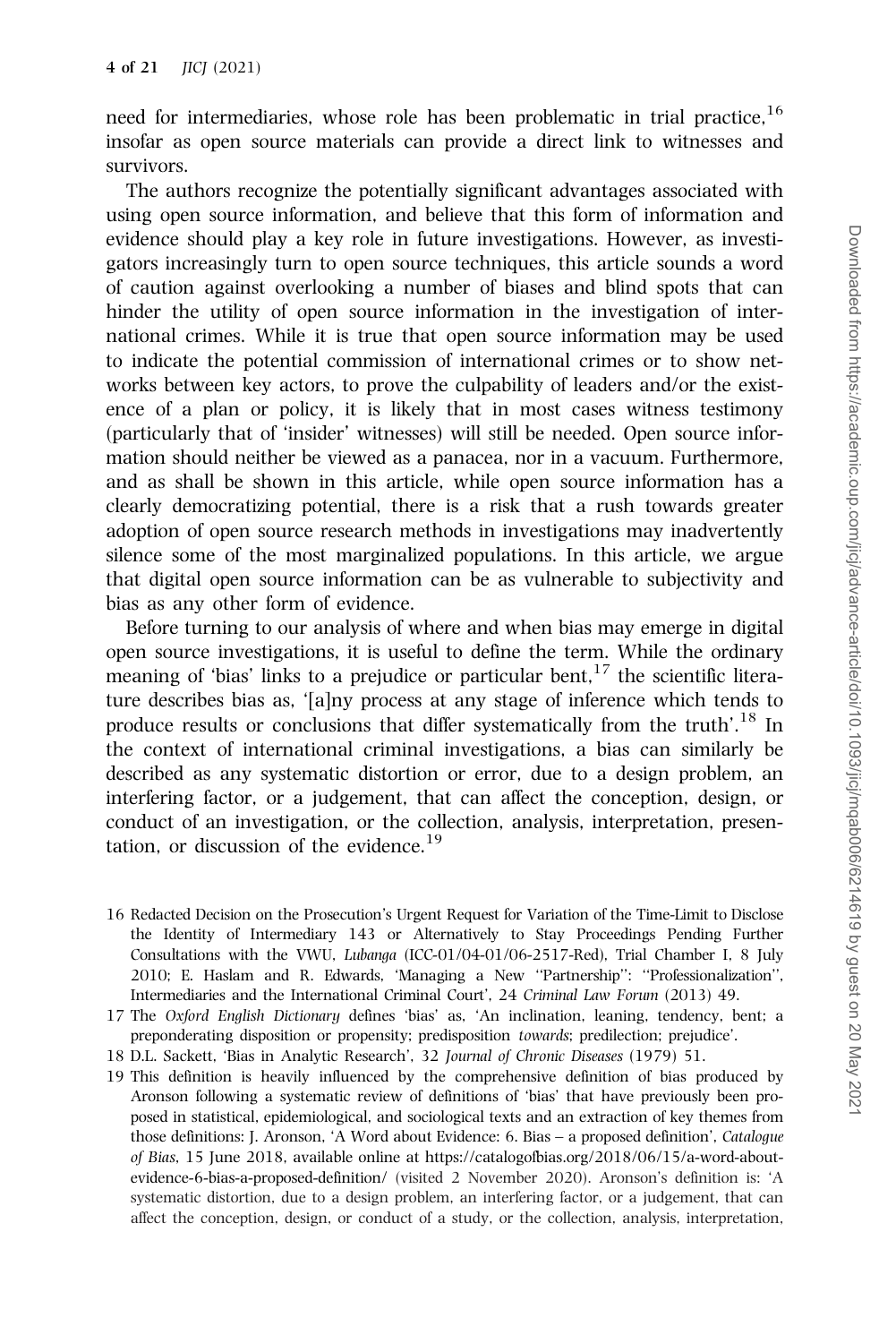A considerable body of literature is dedicated to the hundreds of forms of bias that can impact upon almost every aspect of human life, from medicine,<sup>20</sup> to education,<sup>21</sup> to technology.<sup>22</sup> The University of Oxford's 'Catalogue of Bias', a project that maps and defines the main biases that impact on research, defines over 60 different biases.<sup>23</sup> For the purposes of this article, we broadly categorize biases into two overarching categories: (i) technical biases, which are biases linked to decisions made by computer systems, and (ii) cognitive biases, which are systematic errors in thinking or reasoning that impact upon human decision-making. Technical biases become relevant when using technology to conduct fact-finding and analysis, while cognitive biases relate to how people perceive and make sense of information.

In reality, these two broad categories are heavily intertwined, insofar as human biases feed into machine biases, and vice versa.<sup>24</sup> However, the most common biases can be loosely defined as being either technical or cognitive in nature. Within 'technical' bias, the following sub-categories are most relevant:

- Access bias: The bias around who has access to the technologies and tools needed for documenting events.<sup>25</sup>
- Algorithmic bias: The bias embedded in the design of algorithms and their use, often due to already-biased training data.<sup>26</sup> Algorithmic bias can impact what results users see when they conduct a search, and the order in which results are presented.

presentation, or discussion of outcome data, causing erroneous overestimation or underestimation of the probable size of an effect or association.'

<sup>20</sup> Sackett, supra note 18; D. Chavalarias and J.P. Ioannidis, 'Science Mapping Analysis Characterizes 235 Biases in Biomedical Research', 63 Journal of Clinical Epidemiology (2010) 1205.

<sup>21</sup> R.L. Linn and C.E. Werts, 'Considerations for Studies of Test Bias', 8 Journal of Educational Measurement (1971) 1; C. Jencks, 'Racial bias in testing', in C. Jencks and M. Phillips (eds), The Black–White test score gap (Brookings Institution Press, 1998), 55.

<sup>22</sup> E.g. Z. Obermeyer et al., 'Dissecting Racial Bias in an Algorithm used to Manage the Health of Populations', 366 Science (2019) 447.

<sup>23</sup><https://catalogofbias.org> (visited 2 November 2020). See further, S. Tanveer, 'Catalogue of Bias: a resource review', 9 November 2019, available online at [https://s4be.cochrane.org/blog/2019/](https://s4be.cochrane.org/blog/2019/05/09/catalogue-of-bias-a-resource-review/) [05/09/catalogue-of-bias-a-resource-review/](https://s4be.cochrane.org/blog/2019/05/09/catalogue-of-bias-a-resource-review/) (visited 2 November 2020).

<sup>24</sup> Z. Rahman, 'Tech Bias, People Bias', The Engine Room, 11 December 2019, available online at <https://www.theengineroom.org/tech-bias-people-bias/> (visited 2 November 2020) ('Technology's problems are not, and never have been, just about technology ... problems arise not 'just' due to technical mistakes but because of very human decision making, whether that is a human trusting a machine over another human; poorly executed data analysis; or, often, technology being built to reinforce human prejudices').

<sup>25</sup> Berkeley Protocol, supra note 2, 12.

<sup>26</sup> E.g. M. Garcia, 'Racist in the Machine: The Disturbing Implication of Algorithmic Bias', 33 World Policy Journal (2016) 111; F. Zuiderveen Borgesius, Discrimination, Artificial Intelligence, and Algorithmic Decision Making (Council of Europe, 2018).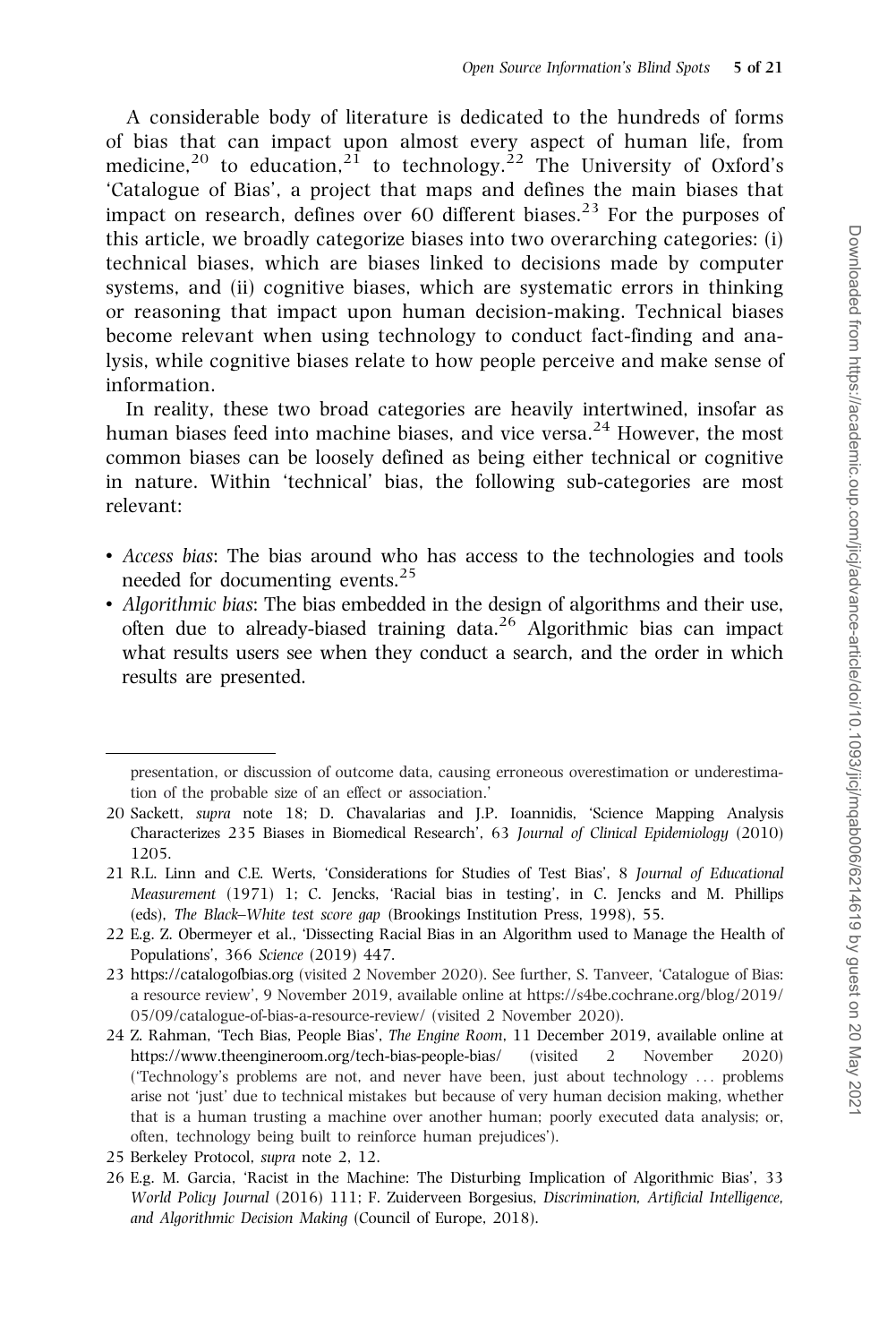- Machine bias: The bias that arises from technical constraints or limitations in the design process or computer tools.<sup>27</sup> This might include, for example, where an attempt is made to encode nuanced human experiences or concepts into computer systems.28
- Emergent bias: Where the knowledge, values, or expertise of the users of a product or system are different to those assumed or prioritized by the designers of that product or system, creating difficulties in how the system is actually used.<sup>29</sup>

Cognitive bias refers to any distorted evaluation of information by humans. $30$ The following forms of cognitive bias are most prevalent:

- Anchoring: The tendency to rely too heavily on an initial piece of information (or 'anchor') in later decisions in a way that causes the investigator to discount, overvalue or misinterpret later information.<sup>31</sup>
- Automation bias: The tendency to defer to suggestions made by automated decision-making systems, particularly in circumstances where a human decision-maker would have reached a different conclusion.<sup>32</sup>
- Availability heuristic: The tendency to base decisions or conclusions on information that can be easily accessed or brought to mind.<sup>33</sup>
- Confirmation bias: The tendency to search for or favour information that supports one's favoured hypotheses, while disregarding, avoiding or rejecting information that counters them.<sup>34</sup>
- Groupthink: Defined as 'a mode of thinking that people engage in when they are deeply involved in a cohesive in-group, when the members' strivings for unanimity override their motivation to realistically appraise alternative courses of action.'<sup>35</sup> In other words, one person's interpretation of the
- 27 B. Friedman and H. Nissenbaum, 'Bias in Computer Systems', 14 ACM Transactions on Information Systems (1996) 330, at 335 (the authors use the term 'technical bias' for this sub-category, but to avoid confusion with the overarching category, we have re-named it 'machine bias').
- 28 Ibid. See further, Institute of Technological Ethics, Three Kinds of Bias in Computer Systems, available online at<https://www.technologicalethics.org/three-kinds-of-bias> (visited 5 November 2020).
- 29 Friedman and Nissenbaum, supra note 27, 335.
- 30 D. Simon, In Doubt: The Psychology of the Criminal Justice Process (Harvard University Press, 2012), at 38.
- 31 A. Tversky and D. Kahneman, 'Judgment under Uncertainty: Heuristics and Biases', 185 Science (1974) 1124, at 1128: Participants were asked to spin a roulette wheel and then guess what percentage of states in the United Nations were African nations. Those participants who received 10 on the roulette wheel guessed 25%, on average, while the average guess for those who landed on 65 was 45%.
- 32 R. Parasuraman and D.H. Manzey, 'Complacency and Bias in Human Use of Automation: An Attentional Integration', 52 Human Factors (2010) 381.
- 33 Tversky and Kahneman, supra note 31, at 1127–1128.
- 34 R. Nickerson, 'Confirmation Bias: A Ubiquitous Phenomenon in Many Guises', 2 Review of General Psychology (1998) 175.
- 35 I. Janis, Victims of Groupthink (Houghton Mifflin, 1972), 9.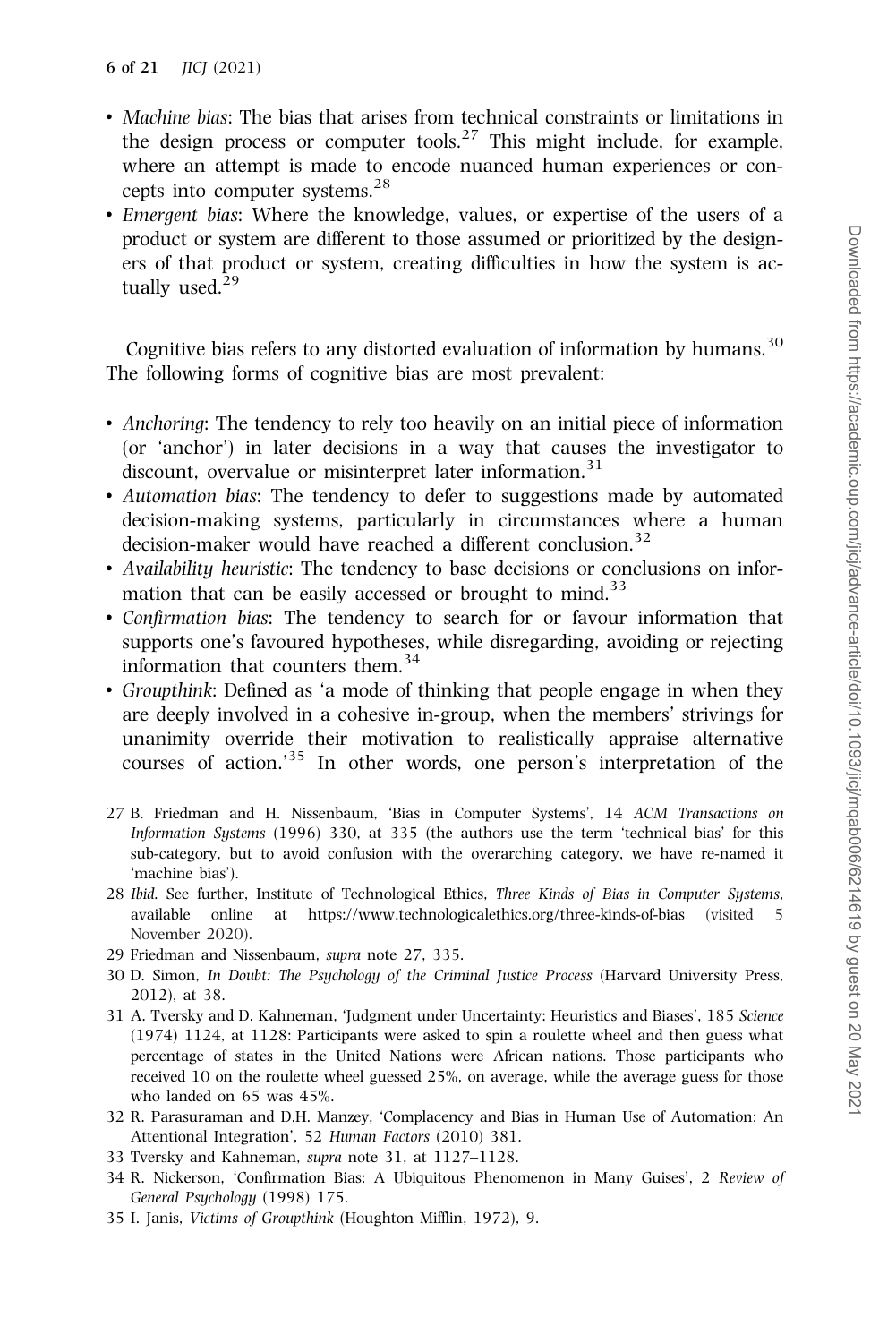data can influence that of others. This may also occur consequent to online narratives.

- Information bias: Also called observation or measurement bias, information bias is 'any systematic difference from the truth that arises in the collection, recall, recording and handling of information in a study.<sup>36</sup> Incomplete data is a key cause of information bias.  $37$
- Selection bias: When particular groups or individuals are over- or underrepresented in a study population, leading to a systematic error in extrapolating results to a broader population.<sup>38</sup>

While the above list is by no means a comprehensive overview of all possible relevant biases, this article demonstrates how technical and cognitive biases such as these can potentially permeate international criminal investigations that use digital open source information. Section 2 outlines the risk of bias affecting the evidence-gathering phase of investigations. Section 3 examines how cognitive and technical biases may creep into international criminal investigators' analysis of open source information. Section 4 discusses means to mitigate against these biases.

# 2. Biases in Gathering Open Source Information

Successful investigations are founded upon collecting and preserving a broad range of reliable, relevant and probative evidence.<sup>39</sup> However, in conducting open source investigations, the ability to find information on all of the potential international crimes committed in an area under investigation may be limited by technical and cognitive biases in ways that ultimately hinder this objective.

## A. Technical Biases

A digital open source investigation will typically involve querying Internet search engines (such as Google or DuckDuckGo), as well as social media platforms (such as Facebook, Twitter, Snapchat,<sup>40</sup> Instagram, TikTok or

- 36 C.R. Bankhead, E.A. Spencer and D. Nunan, 'Information Bias', Catalogue of Bias, available online at<https://catalogofbias.org/biases/information-bias/> (visited 10 November 2020).
- 37 C.J. Howe, L.E. Cain and J.W. Hogan, 'Are all Biases Missing Data Problems?' 2 Current Epidemiology Reports (2015) 162.
- 38 D.G. Kleinbaum, K.M. Sullivan and N.D. Barker, 'Is There Something Wrong? Validity and Bias', in D.G. Kleinbaum, K.M. Sullivan and N.D. Barker, A Pocket Guide to Epidemiology (Springer, 2007) 109.
- 39 Independent Expert Review of the International Criminal Court and the Rome Statute System: Final Report, 30 September 2020, at 253–255; Office of the Prosecutor, OTP Strategic Plan 2019- 2021, § 14.
- 40 A guide to using Snapchat for these purposes is available online at [https://citizenevidence.org/](https://citizenevidence.org/2019/12/10/how-to-use-snapchat-to-monitor-breaking-events/) [2019/12/10/how-to-use-snapchat-to-monitor-breaking-events/](https://citizenevidence.org/2019/12/10/how-to-use-snapchat-to-monitor-breaking-events/) (visited 3 February 2021).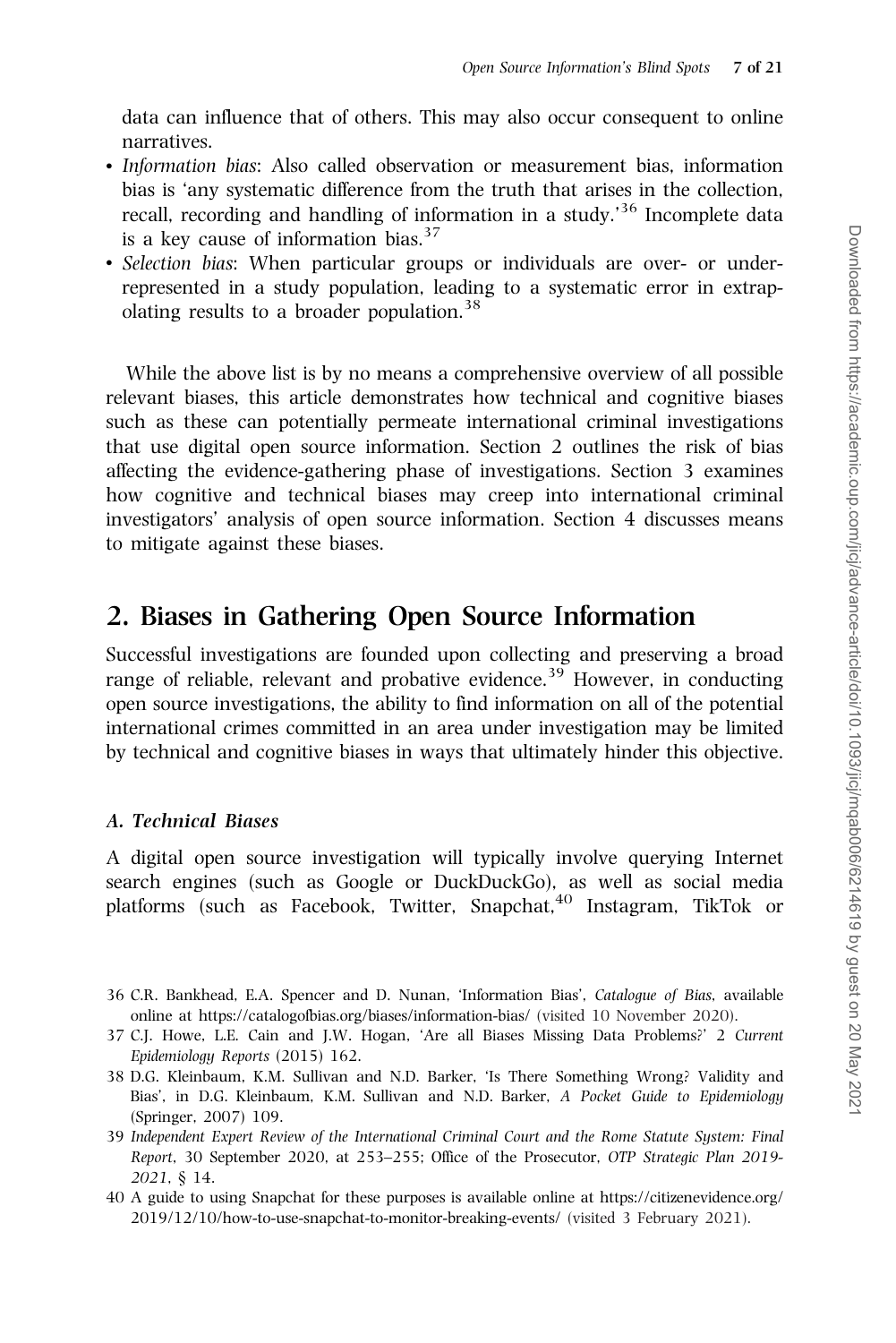Parler<sup>41</sup>).<sup>42</sup> Each of these platforms and search engines rely on proprietary algorithms that determine which search results are given priority. While the algorithms and how they work are kept secret to protect commercial interests and prevent manipulation, $43$  they appear to be informed by factors like: keyword matches; the number of views a page or piece of content has already received (or number of followers for a social media profile); the time of day it was posted; geographic location; and the searcher's search history.<sup>44</sup> The voices that these algorithms amplify — for example, by prioritizing paid accounts, or websites or user profiles that already receive a lot of traffic or have many followers (including media outlets) over smaller, independent, websites or pages — may be informed by the power structures in society and may in turn perpetuate the marginalization of less powerful actors. Thus, each platform's algorithm can lead to relevant material being overlooked. A completely neutral search is not possible, even when the investigator is aware of the risk of algorithmic bias and takes steps to mitigate against it, such as by deleting cookies before commencing their search; deploying a virtual private network; setting up a 'blank' profile to conduct searches that are free of influence from one's personal search history, and using diverse filters and search terms.<sup>45</sup>

New technologies are continually being developed to support open source human rights investigators in discovering the most relevant open source evidence, for example through the automated detection of particular weapons in large caches of videos or photographs. $46$  While these are undoubtedly positive developments, investigators should be aware of the risk posed by machine bias when automating tasks, and vigilant as to the limitations of object detection technologies in identifying the full range of international crimes documented through open sources. As Koenig and Egan have noted, a dependence on automation risks increasing 'the tendency towards certain crimes becoming hypervisible, such as chemical weapons attacks or the bombing of hospitals, potentially drawing attention to those crimes like shiny objects, while

- 41 Since the time of writing Parler has been taken offline.
- 42 See e.g. P. Myers, 'How to Conduct Discovery Using Open Source Methods', in Dubberley, Koenig and Murray (eds), supra note 2, 107.
- 43 J. Burrell, 'How the Machine ''Thinks'': Understanding Opacity in Machine Learning Algorithms', 3 Big Data & Society (2016) 1, at  $3-4$ .
- 44 D. Davies, 'How Search Engine Algorithms Work: Everything You Need to Know', Search Engine Journal, 25 May 2020, available online at [https://www.searchenginejournal.com/search](https://www.searchenginejournal.com/search-engines/algorithms/#close)[engines/algorithms/#close](https://www.searchenginejournal.com/search-engines/algorithms/#close) (visited 9 November 2020).
- 45 See Berkeley Protocol, supra note 2, 11–12.
- 46 For example, VFRAME have developed object detection algorithms to identify cluster munitions, Forensic Architecture have developed object detection algorithms to detect tear gas canisters, and the European Human Rights Advocacy Centre and Foresnic Architecture used machine learning to gather and present evidence of Russian military presence in Ukraine, for a submission to the European Court of Human Rights, as outlined online at [https://ehrac.org.uk/news/](https://ehrac.org.uk/news/machine-learning-russian-military-presence-eastern-ukraine/) [machine-learning-russian-military-presence-eastern-ukraine/](https://ehrac.org.uk/news/machine-learning-russian-military-presence-eastern-ukraine/) (visited 3 February 2021).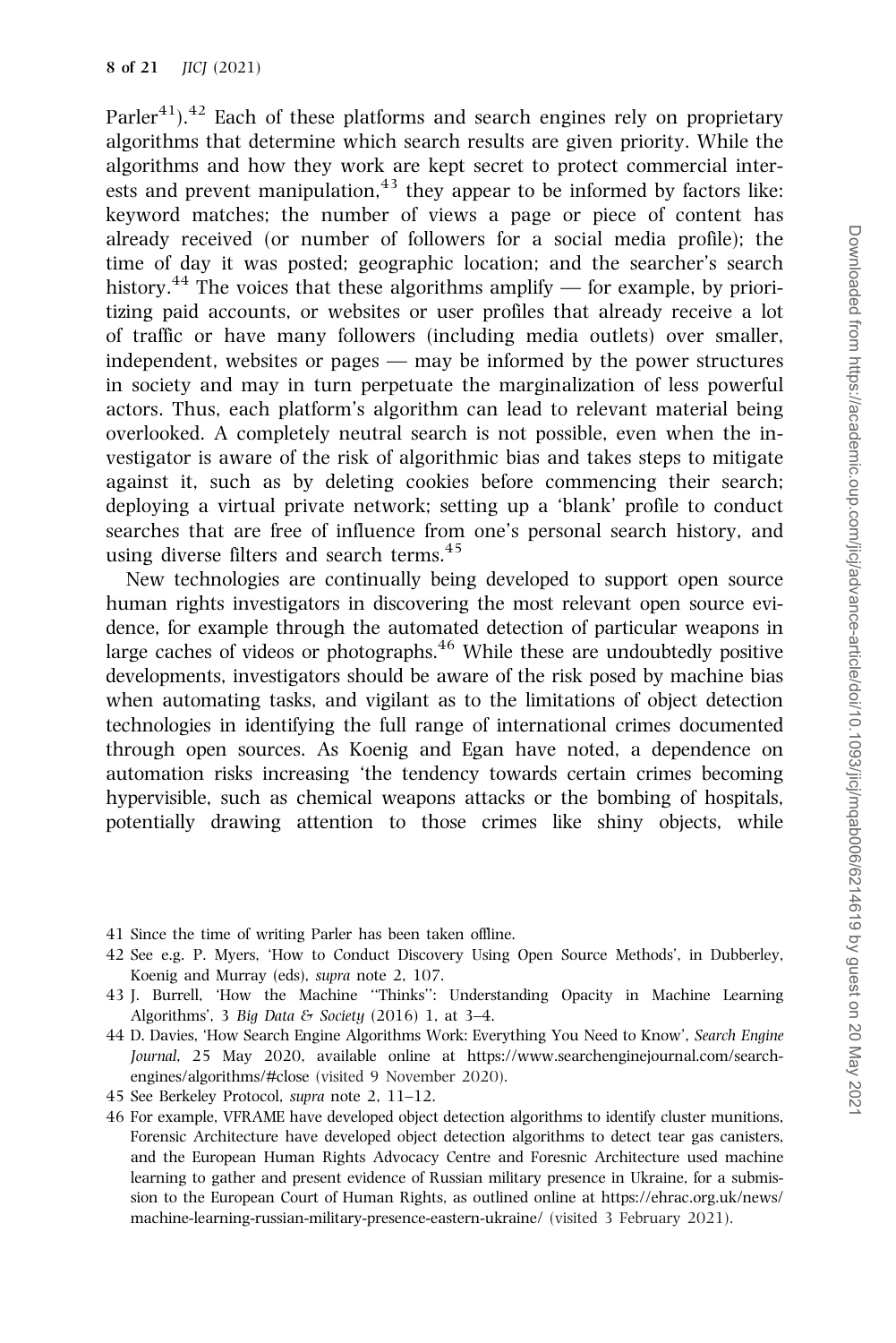detracting from other online information, such as that related to sexual violence, which may not as easily be captured by machines.<sup>'47</sup>

Emergent bias can also be an issue in evidence gathering processes, insofar as social media platforms have become 'accidental archives' of human rights documentation, contrary to platform creators' initial expectations of how their platforms would be used. $48$  For these reasons, there are inherent limitations that can be problematic for open source investigators — for example, many platforms and social messaging services erase the metadata from an image when it is uploaded, which means that relevant information for investigators (such as the time, date and location of creation) cannot be extracted from the content itself.<sup>49</sup> Moreover, because content is typically uploaded by members of the public (not trained investigators), and often in situations of extreme stress, they may not label or tag content in a way that makes it easily accessible for investigators. For example, people may take to social media to discuss and share recordings of an air strike on a hospital, but instead of outlining information such as the precise location and specific details of the strike, they are much more likely to use every day and exclamatory language (terms such as, 'what just happened?!?' or 'holy shit!!'), in the local language. The fact that users are documenting their lived experiences as the platforms intended — to communicate with their peers — rather than deliberately documenting potential human rights violations, makes it very difficult for investigators to find the content using typical search terms, such as 'explosion', 'bomb' or 'air strike'.

## B. Cognitive Biases

When conducting manual searches, the information available to an open source investigator is necessarily circumscribed by the search terms they use: a search can only return results in response to a specific query inputted by the investigator. However, knowing what to look for, and what search terms to use, is not always straightforward, and may result in information bias. The most widely understood influence on the discovery phase of an open source investigation is the language used. This can play out in a number of ways. Most obviously, if an investigator is searching in a language that is different from the primary language of those involved in an incident and uploading content, only a subset of the total available content will be returned as results. That being said, some uploaders may be aware that content in one

- 47 A. Koenig and U. Egan, 'Hiding in Plain Site: Using Online Open Source Information to Investigate Sexual Violence and Gender-Based Crimes', in J. Dawes and A.S. Moore (eds), Technologies of Human Rights Representation (SUNY Press, 2021).
- 48 J. Deutch, 'Challenges in Codifying Events Within Large and Diverse Data Sets of Human Rights Documentation: Memory, Intent, and Bias', 14 International Journal of Communication (2020) 5055, at 5056.
- 49 For example, location information is turned off by default on Twitter, and metadata is scraped from images on Facebook, Twitter and WhatsApp. Of course, the camera-original content will still retain metadata, if this can be tracked down: [https://citizenevidence.org/2020/04/20/send](https://citizenevidence.org/2020/04/20/sending-encrypted-photos-while-preserving-metadata/) [ing-encrypted-photos-while-preserving-metadata/](https://citizenevidence.org/2020/04/20/sending-encrypted-photos-while-preserving-metadata/) (visited 3 February 2021).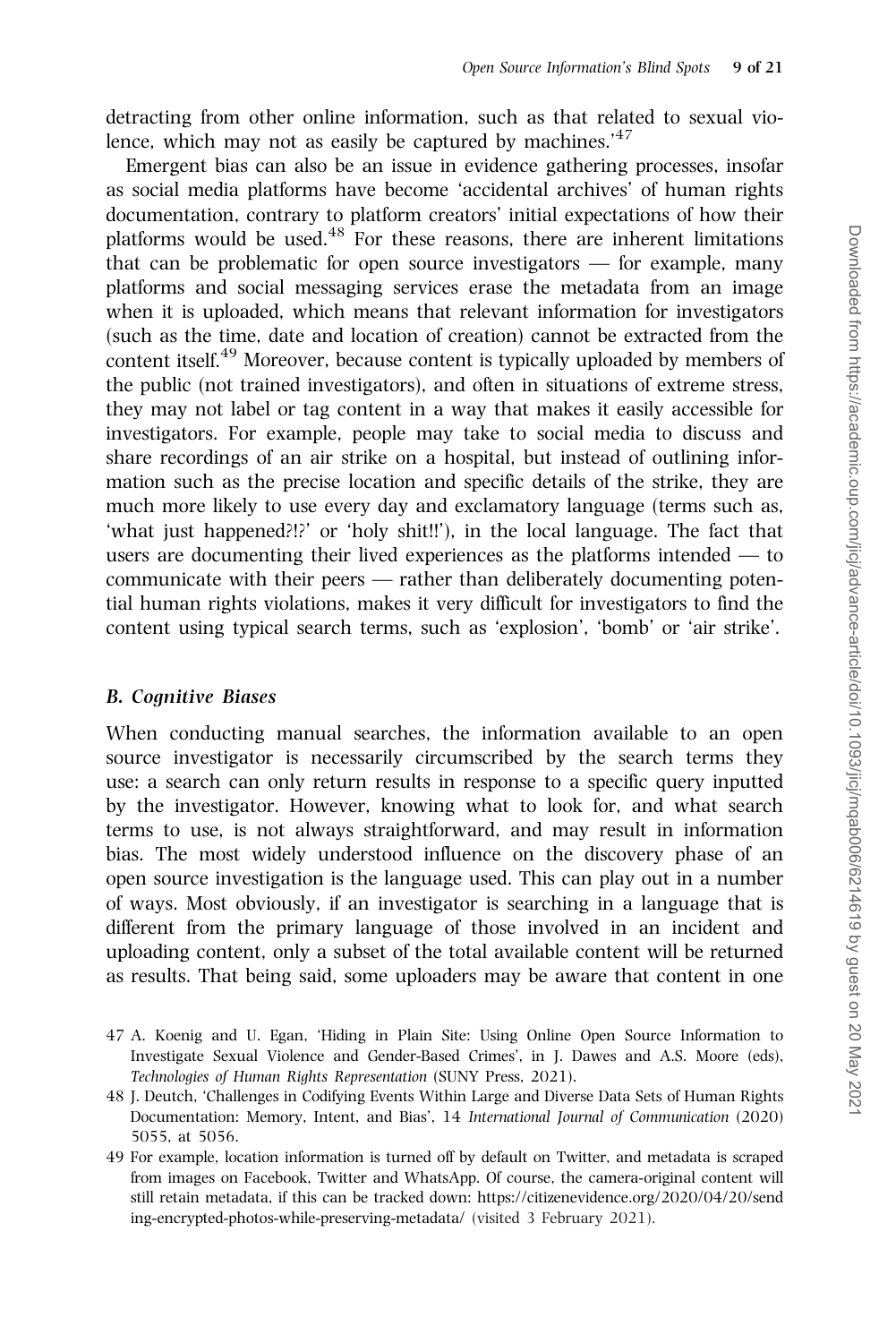of the most widely-spoken world languages may receive more attention and may tag their posts accordingly, but to do so requires both a level of techsavviness and language skills that many people will not have, especially in regions where education and mobility are limited.<sup>50</sup>

Being aware of the need to search for content in local languages, investigative teams typically incorporate people with relevant language skills or, less ideally, use language translation software. This is not always sufficient, however, and context-specific knowledge may also be required in order to adequately locate and interpret content. It may be the case that uploaders use local terminology that is unfamiliar to outsiders, even if they speak the language. In the Gaza Strip, for example, 'zenana' (a slang Arabic term used to refer to a nagging wife) is also the term typically used to refer to a drone.<sup>51</sup> An Arabic-speaking investigator who does not know this may not find relevant information if their search terms are limited to formal terminology. Similarly, Koenig and Egan have found that people often use coded language to refer to sexual and gender-based violence.<sup>52</sup> Contrary to popular belief, their research indicates that information pertaining to such crimes was being shared online (by survivors, perpetrators and bystanders), but that investigators were not always aware of such practices and did not realize how to look for that evidence.<sup>53</sup>

The fact that certain types of crime are more readily discoverable or more overtly visible may lead to a form of selection bias, where the information that is identified and used does not represent the broader situation.<sup>54</sup> Representativeness and selection bias are common issues in investigations generally; in interviewing witnesses, for example, access to witnesses can be mediated by gatekeepers or intermediaries, meaning that a full range of perspectives may not be gathered through face-to-face interviews alone.<sup>55</sup> In open source investigations, in contrast, anybody with access to a mobile phone (and a data plan) can theoretically share content online.<sup>56</sup> In practice, however, we know that access to technology and the internet is heavily mediated by financial,

50 J. Aronson, 'Mobile Phones, Social Media and Big Data in Human Rights Fact-Finding: Possibilities, Challenges, and Limitations', in Alston and Knuckey (eds), supra note 10, 441. See further, N. Milaninia, 'Biases in Machine Learning Models and Big Data Analytics', International Review of the Red Cross (forthcoming, 2021) online at [https://papers.ssrn.com/](https://papers.ssrn.com/sol3/papers.cfm?abstract_id=3744164) [sol3/papers.cfm?abstract\\_id](https://papers.ssrn.com/sol3/papers.cfm?abstract_id=3744164)=[3744164](https://papers.ssrn.com/sol3/papers.cfm?abstract_id=3744164) (visited 4 March 2021), 14 (noting that 'less than  $0.1\%$ of the content on the Internet is in Pashto and 3% in Dari, the dominant languages in Afghanistan').

51 S. Wilson, 'In Gaza, lives Shaped by Drones', Washington Post, 3 December 2011; J. Cook, 'Gaza: Life and Death under Israel's Drones', Al Jazeera, 28 November 2013.

52 Koenig and Egan, supra note 47.

- 54 S. Edwards, 'Open Source Investigations for Human Rights: Current and Future Challenges', in Dubberley, Koenig and Murray (eds), supra note 2, 87, at 91–92.
- 55 OHCHR, Integrating a Gender Perspective into Human Rights Investigations (United Nations, 2018), at 16–23.
- 56 Land, supra note 10; Dyer and Ivens, supra note 11; R.J. Hamilton, 'User-Generated Evidence', 57 Colombia Journal of Transnational Law (2018) 1.

<sup>53</sup> Ibid.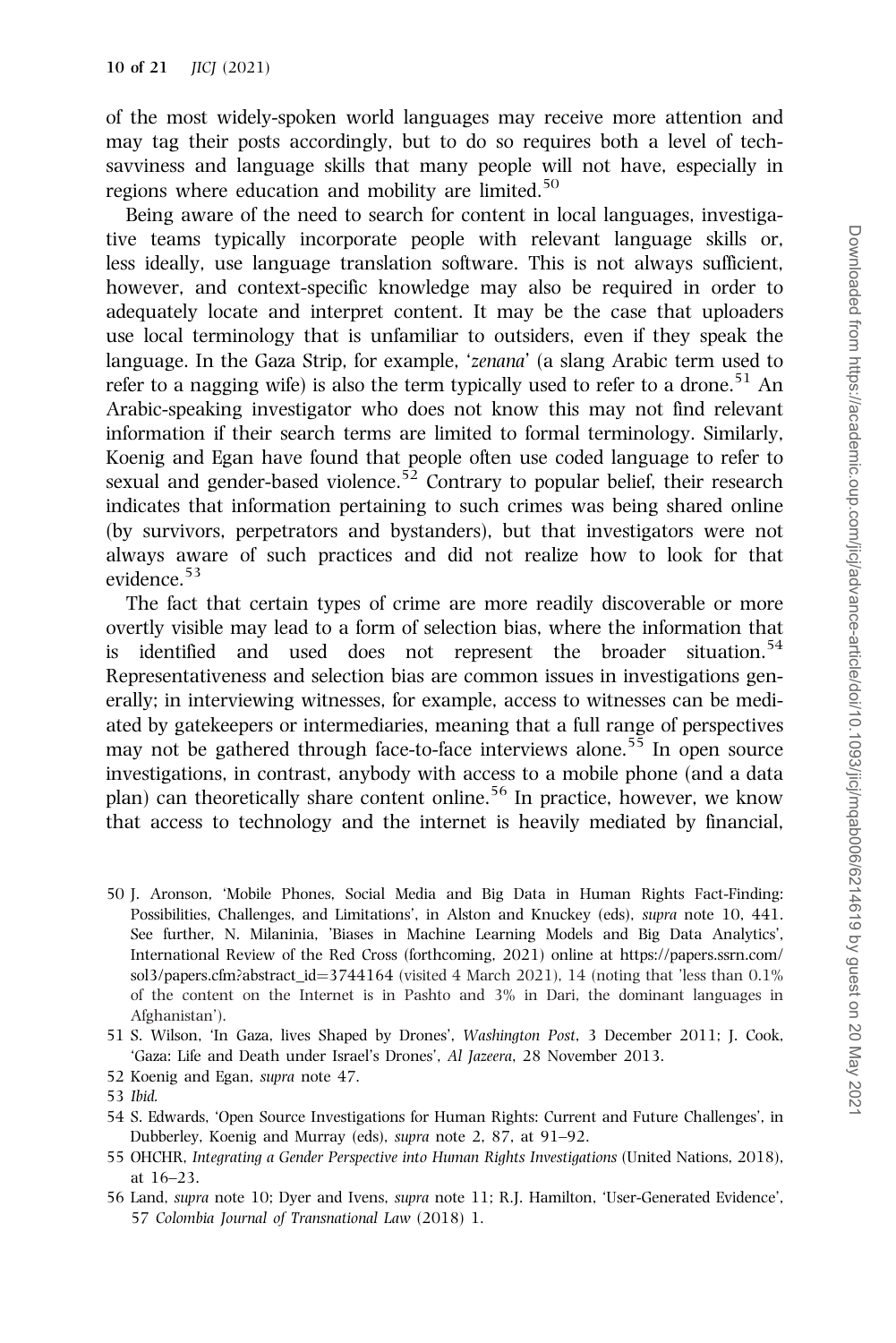social, educational, technical, political, geographic and physical constraints.<sup>57</sup> meaning that the same risks of selection bias and over-representation of certain perspectives (e.g. those of digitally literate, young, urban, men) remain. Relatedly, it is a truism that certain types of violation are more amenable to open source documentation than others. Witnesses will often record and post content relating to visible violations, such as murder, destruction of property, and artillery or air strikes, but may not have access to other more 'hidden' atrocities, such as torture, ill-treatment of detainees or starvation.<sup>58</sup>

Where key hypotheses have been identified early in the evidence-gathering process,  $59$  cognitive shortcuts may lead the investigator to fall prey to confirmation bias or anchoring — where later evidence discovered reinforces the initial hypothesis, while contrary or exculpatory information is overlooked or disregarded. Lidén has written convincingly of the increased susceptibility to confirmation bias that can result from information overload and the limits of human cognitive and processing capabilities.<sup>60</sup> This risk is even greater in the context of open source investigations, where the volume of content through which investigators have to trawl to find the most relevant evidence can be overwhelming.61 Aside from being a matter of investigative good practice, overcoming confirmation bias is particularly important in the context of tribunals such as the ICC, where there is an obligation 'to investigate incriminating and exonerating circumstances equally', in order to establish the truth.<sup>62</sup>

- 57 Edwards, supra note 54, at 93; Y. Ng, 'File Sharing and Communication During an Internet Shutdown', Witness blog, 31 January 2020, available online at [https://blog.witness.org/2020/](https://blog.witness.org/2020/02/file-sharing-communication-internet-shutdown/) [02/file-sharing-communication-internet-shutdown/](https://blog.witness.org/2020/02/file-sharing-communication-internet-shutdown/) (visited 19 November 2020); U. Egan, 'Intersectionality and International Criminal Investigations in a Digital Age', Opinio Juris, 19 December 2019, available online at [http://opiniojuris.org/2019/12/19/digital-accountability](http://opiniojuris.org/2019/12/19/digital-accountability-symposium-intersectionality-and-international-criminal-investigations-in-a-digital-age/)[symposium-intersectionality-and-international-criminal-investigations-in-a-digital-age/](http://opiniojuris.org/2019/12/19/digital-accountability-symposium-intersectionality-and-international-criminal-investigations-in-a-digital-age/) (visited 19 November 2020).
- 58 Y. McDermott, D. Murray, and A. Koenig, 'Whose Stories Get Told, and by Whom? Representativeness in Open Source Human Rights Investigations', Opinio Juris, 19 December 2019, available online at [http://opiniojuris.org/2019/12/19/digital-accountability-symposium](http://opiniojuris.org/2019/12/19/digital-accountability-symposium-whose-stories-get-told-and-by-whom-representativeness-in-open-source-human-rights-investigations/)[whose-stories-get-told-and-by-whom-representativeness-in-open-source-human-rights-investiga](http://opiniojuris.org/2019/12/19/digital-accountability-symposium-whose-stories-get-told-and-by-whom-representativeness-in-open-source-human-rights-investigations/) [tions/](http://opiniojuris.org/2019/12/19/digital-accountability-symposium-whose-stories-get-told-and-by-whom-representativeness-in-open-source-human-rights-investigations/) (visited 19 November 2020). It should be noted that such content is often posted by perpetrators, and so may be available,
- 59 As Agirre explains, investigations are an iterative process, and pretending to start with a 'blank canvas' or a complete absence of hypotheses would be fallacious; it is better to acknowledge them from the outset so that they can be tested and interrogated: X. Agirre Aranburu, 'The Contribution of Analysis to the Quality Control in Criminal Investigation', in X. Agirre, M. Bergsmo, S. De Smet and C. Stahn (eds), Quality Control in Criminal Investigation (TOAEP, 2020) 117, at 125 et seq.
- 60 M. Lide´n, 'Confirmation Bias in Investigations of Core International Crimes: Risk Factors and Quality Control Techniques', in Agirre, Bergsmo, De Smet and Stahn (eds), supra note 59, 461, at 502.
- 61 M. Puttick, Eyes on the Ground: Realizing the Potential of Civilian-led Monitoring in Armed Conflict (Ceasefire, 2017), at 24; Deutch, supra note 48, at 5055 (noting that, 'For the conflict in Syria, which began in 2011, there are more hours of user-generated content documenting rights violations uploaded to digital platforms than there have been hours in the conflict itself.')
- 62 Art. 54(1)(a) ICCSt.; Internal Rule 55(5) ECCC IR.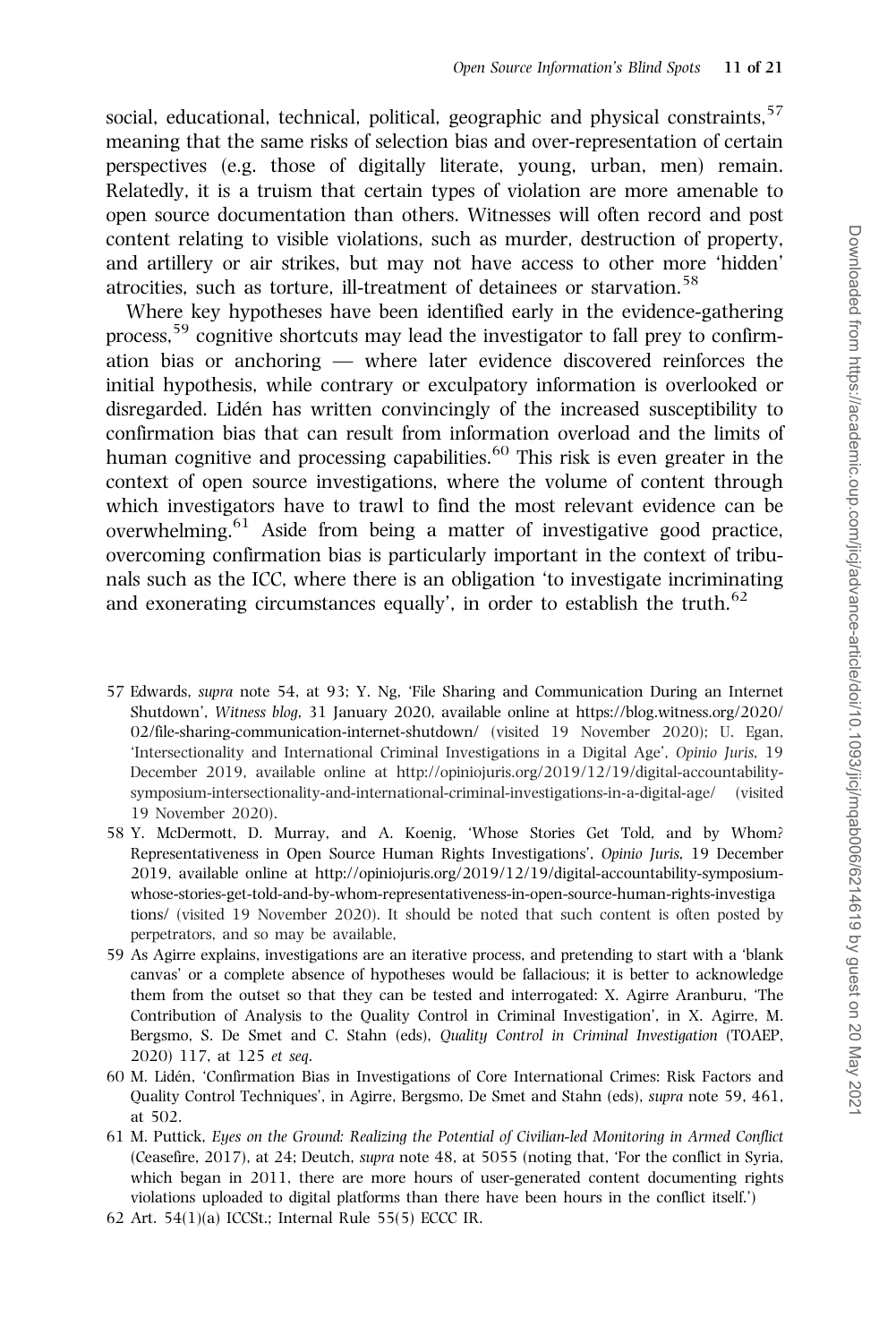This problem is often compounded when particular incidents receive a great deal of public attention, and the same content related to these incidents is shared and uploaded multiple times, potentially drowning out material related to other incidents. In the course of our research interviews, several investigators expressed concern about open source information that depicted particularly shocking incidents, such as attacks on children, being shared widely. A significant amount of content related to a limited number of incidents may drown out other incidents, making them less visible and less accessible to investigators during the discovery phase. A reliance on the availability heuristic can lead to systematic biases in an investigative plan, if these emblematic incidents, which may be the most readily retrievable from one's memory, shape the investigation to the detriment of other incidents. Moreover, there are limits to the utility of information relating one particularly shocking incident in legal accountability processes, where the aim is, for example, to demonstrate intent, or to show a widespread or systematic attack against a civilian population.

Emblematic incidents can also affect the investigative process in a number of other ways. First, there is a real risk that the digital environment will contaminate eyewitnesses' memories, since witnesses' perceptions of events can be shaped by information they later learn about those events, $63$  negatively affecting the accuracy or reliability of their testimony. Secondly, emblematic incidents shared widely on social media can shape witnesses' interactions with investigators, by giving rise to an expectation on the part of the witness that the investigator will want to hear about the emblematic incident, rather than other incidents that they witnessed, but which they perceive to be less important.<sup>64</sup>

## 3. Biases in the Analysis of Open Source Information

Cognitive and technical biases not only emerge during the search or discovery phase of an investigation, but also during analysis — the act of interpreting discovered information, including assessing its meaning, reliability and probative value, and linking it to potential crimes within the jurisdiction of the investigator. Given that technical and cognitive biases can interfere with each stage of the investigation process, there is a very real risk that these biases will compound at the analysis stage.

#### A. Technical Biases

In light of the enormous volume of digital open source information that can be generated, tools that filter and categorize that information can be incredibly helpful to investigators. For example, object detection software can sift through

<sup>63</sup> E. Loftus et al., Eyewitness Testimony: Civil and Criminal (6th edn, LexisNexis, 2020) §§ 4–7[a]; Abrahams and Murray, supra note 9, at 324.

<sup>64</sup> McDermott et al., supra note 58.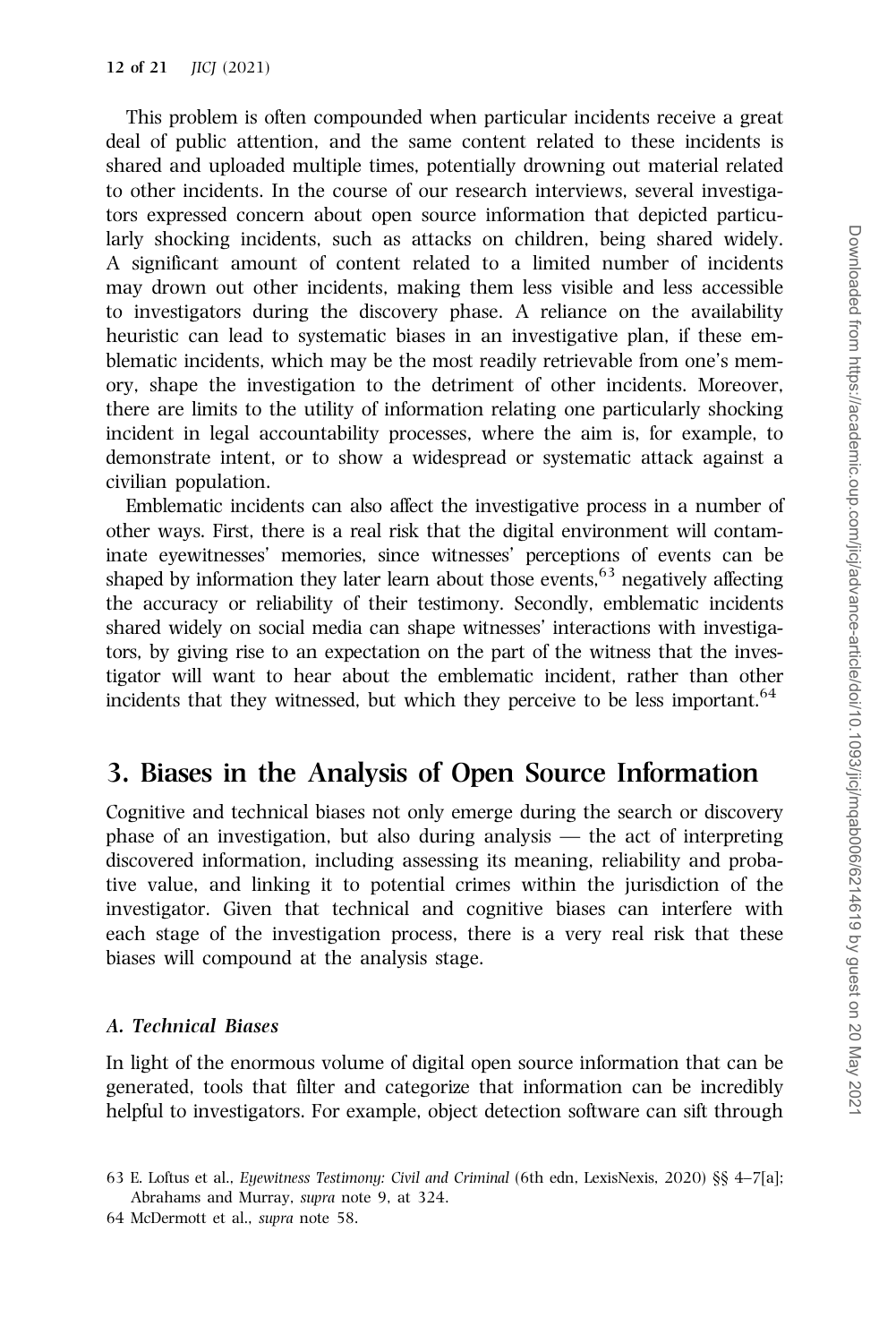huge masses of video evidence that have been collected from a region, to identify potential matches for a specific object, such as a cluster munition.<sup>65</sup> This can potentially save hundreds of analyst hours that would otherwise be spent viewing all the videos in the dataset. Other tools may use facial recognition technology to help investigators identify key perpetrators or actors in a collected set of images, <sup>66</sup> while a number of tools are in development which aim to detect incitement or hate speech.<sup>67</sup>

Aside from the risk of automation bias, where the results given by such automated tools are perceived as more accurate than human analysis.<sup>68</sup> investigators should be mindful of the presence of algorithmic bias. Underlying algorithms are informed by training data, and that data may have inherent biases or discrimination that the investigator may be unaware of. For example, facial recognition algorithms tend to be trained on large datasets of celebrities, which means that the lack of diversity in Hollywood may produce a racially biased model.<sup>69</sup> Similarly, the datasets used to train hate speech detection tools may reflect key terms and phrases at the time that the data was collected, but given that language is ever evolving, and hate speech is inherently context-dependent, these tools are likely to overlook newer terms or phrases.<sup>70</sup> This is illustrated by the use of memes in China, which mock officials or official policy, but are designed to evade Internet censorship.<sup>71</sup> Equally, and as noted above, there is a risk that the availability of certain tools will focus investigators' attention on potential violations discoverable by these tools, at the expense of other violations.<sup>72</sup>

#### B. Cognitive Biases

As established above, cognitive biases 'result from ... subconscious mental procedures for processing information'.<sup>73</sup> These biases are 'simplifying

- 65 K. Hao, 'Human Rights Activists want to use AI to Help Prove War Crimes in Court', MIT Tech Review, 25 June 2020, available online at [https://www.technologyreview.com/2020/06/25/](https://www.technologyreview.com/2020/06/25/1004466/ai-could-help-human-rights-activists-prove-war-crimes/) [1004466/ai-could-help-human-rights-activists-prove-war-crimes/](https://www.technologyreview.com/2020/06/25/1004466/ai-could-help-human-rights-activists-prove-war-crimes/) (visited 18 January 2021).
- 66 For example, the OSR4Rights project has developed 'Facesearch', a face matching tool enabling human rights investigators to locate whether the same person appears in a collection of images.
- 67 See, for example, Hatebase, 'How it works', available online at [https://hatebase.org/how\\_it\\_](https://hatebase.org/how_it_works) [works](https://hatebase.org/how_it_works) (visited 20 November 2020); HADES, the hate speech detection tool in development by the OSR4Rights project; E & T, 'AI Tools could Consider Context when Detecting Hate Speech', 24 February 2020, available online at [https://eandt.theiet.org/content/articles/2020/02/ai](https://eandt.theiet.org/content/articles/2020/02/ai-tools-could-consider-context-when-detecting-hate-speech/)[tools-could-consider-context-when-detecting-hate-speech/](https://eandt.theiet.org/content/articles/2020/02/ai-tools-could-consider-context-when-detecting-hate-speech/) (visited 20 November 2020).
- 68 See above, text to note 32.
- 69 ODSC, 'The Impact of Racial Bias in Facial Recognition Software', Medium, 15 December 2018.
- 70 V. Ikoro, 'Learning to Detect Hate Speech Better: An Investigation of the Contribution of FastText and Hatebase Features' (Working Paper, 2020, on file with authors).
- 71 K. Keng Kuek Ser, 'Want to Circumvent China's Great Firewall? Learn these 9 Phrases First', The World, 20 July 2015; A. Abad-Santos, 'How Memes Became the Best Weapon Against Chinese Internet Censorship', The Atlantic, 4 June 2013.
- 72 See text to notes 46 and 47 above.
- 73 R.J. Heuer, Jr, Psychology of Intelligence Analysis (Central Intelligence Agency, 1999), available online at [https://www.cia.gov/library/center-for-the-study-of-intelligence/csi-publications/books-and-mono](https://www.cia.gov/library/center-for-the-study-of-intelligence/csi-publications/books-and-monographs/psychology-of-intelligence-analysis/art12.html) [graphs/psychology-of-intelligence-analysis/art12.html](https://www.cia.gov/library/center-for-the-study-of-intelligence/csi-publications/books-and-monographs/psychology-of-intelligence-analysis/art12.html) (visited 20 November 2020).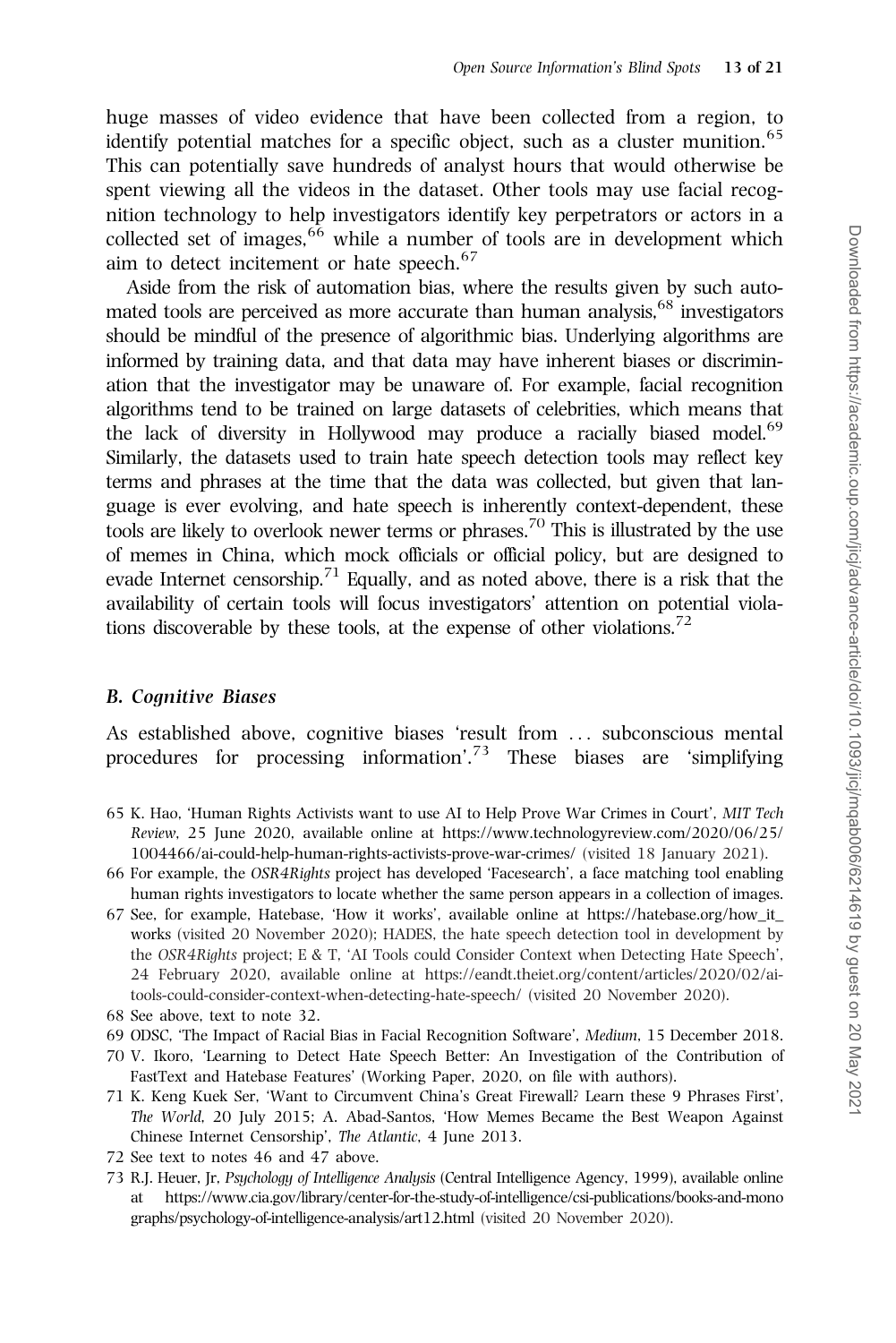strategies and rules of thumb to ease the burden of mentally processing information to make judgments and decisions' that can lead to 'mental errors'.<sup>74</sup> On the positive side, such biases often result in errors that are consistent and predictable thanks to the fact that many of these biases have been the subject of intensive psychological research, and thus can be accounted for. While simple awareness is often not enough to counter the likelihood that cognitive biases influence analysis, their consistency and predictability mean that investigators can create protocols to help safeguard against common errors (as discussed in greater detail in Section 4 below). Cognitive biases are also a feature of traditional 'offline' investigations, but — as discussed below open source investigations raise a number of new issues.

The anchoring bias can play an especially critical and distorting role during the interpretation of digital open source information. The first cognitive or affective impression created through the analysis of images found online, for example, can be difficult to reverse and can easily impact later interpretation of visual assets. If the investigator has a dominant interpretation of a related event from early online searching or through other sources, there is a very real risk that the investigator will interpret the visuals in ways that conform to their initial perspective.

Importantly, despite their perceived objectivity, subjective considerations are needed to make sense of visual and other sensory information.75 As explained by researchers Malcolm, Groen and Bakr, 'the diagnostic value of a visual property depends on a combination of the current goal and prior experience of the observer, as well as its availability within the scene and relationship to other properties'.76 What we perceive is not the product of passive experience, but ultimately a construction of reality.<sup>77</sup> During the analysis process, 'we tend to perceive what we expect to perceive'.78 This is especially true of visual information, such as videos, which are commonly relied upon in open source analysis. Humans have a tendency to value and weigh sensory information — such as information that incorporates sight and sound — more heavily than abstract information, such as numbers or statistics. As has repeatedly been established, 'A ... single, vivid case [often] outweighs a much larger body of statistical evidence or conclusions reached by abstract reasoning.'79 Given this, a widely circulated video of an atrocity may readily drown out other, less emotive and less visceral information, such as physical evidence or traditional documents, even when the weight of competing evidence points away from what a video apparently depicts.

- 77 Heuer, supra note 73, chapter 2.
- 78 Ibid.
- 79 Heuer, supra note 73, chapter 10.

<sup>74</sup> Ibid., at 111. Cognitive limitations cause people to employ various simplifying strategies and rules of thumb to ease the burden of mentally processing information to make judgments and decisions.

<sup>75</sup> See e.g. G.L. Malcolm, I.I.A. Groen and C.I. Bakr, 'Making Sense of Real-World Scenes', 20 Trends in Cognitive Science (2016) 843.

<sup>76</sup> Ibid.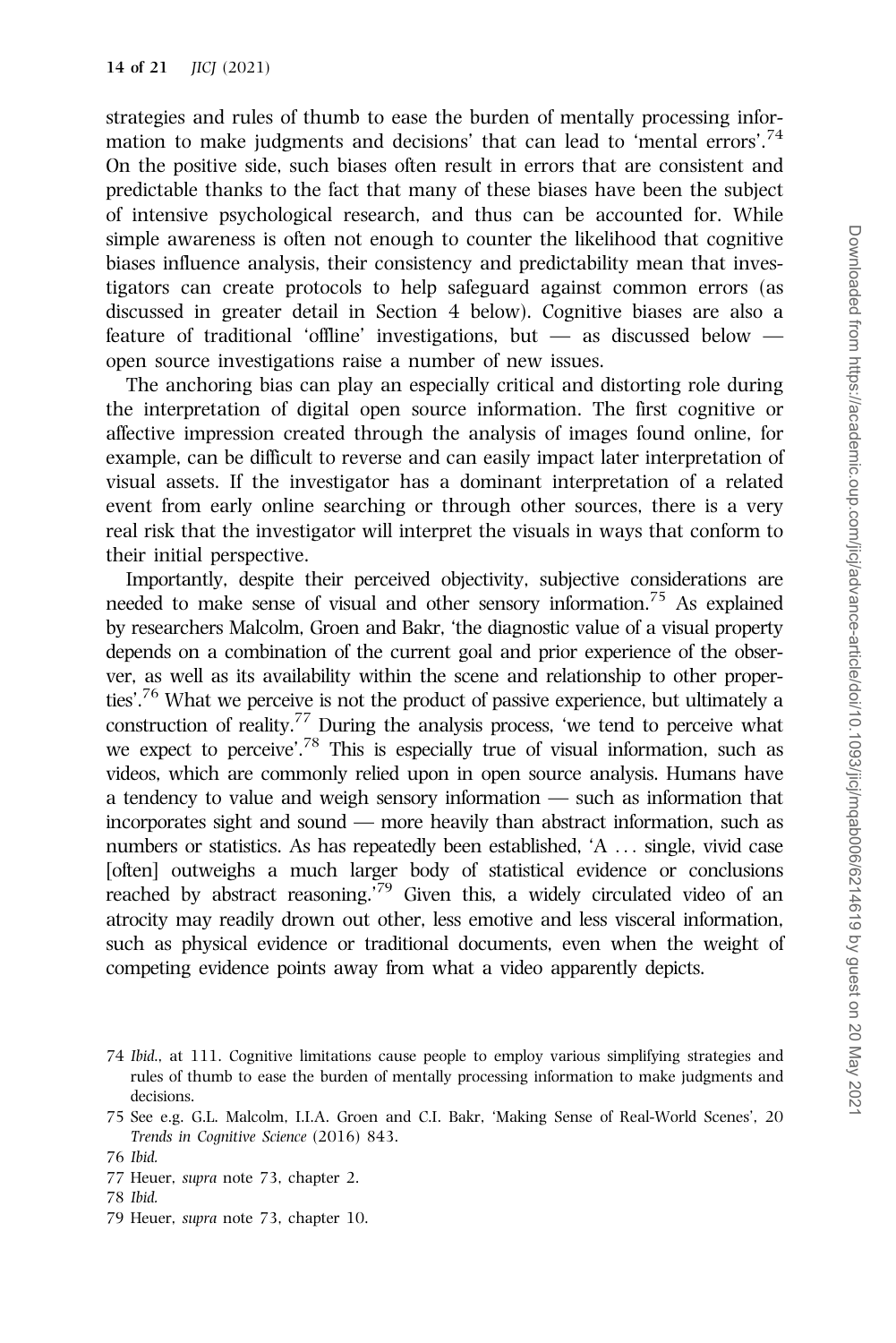While videos are typically perceived as objective representations of an event, authors of one study found that 'the ways in which people watch video, as well as the vividness of the format itself, may [actually] encourage biased decision-making'.<sup>80</sup> For example, numerous studies have established that observers of video evidence can also reach very different conclusions about what the video depicts, who should be punished, and how harshly, depending on the viewer's identity, including group affiliation — such as race or gender — and based on who they identify with in the video, if anyone.

Associational biases, especially implicit associational biases that rely on stereotypes — such as associations between race and perceived rates of criminality — can also be dangerous influences on the interpretation of digital open source information. In a relatively recent study that looked into associational biases and juror interpretations of police body camera footage, the researchers concluded that 'while body cameras can help provide evidence in credibility battles between opposing witnesses, they are dangerous because they give a narrow perspective of an encounter that may simply reinforce the implicit biases of those who watch the video'.<sup>81</sup> As pointed out by the authors, 'what any viewer sees is ''influenced by the viewer's cultural, demographic, social, political, and ideological characteristics".<sup>82</sup>

Investigators are similarly known to be biased in ways that lead to them perceiving cause and effect between data points even when such connections do not exist. This is due to the human propensity to seek order and meaning in the world. Investigators and other fact-finders are vulnerable to creating mental stories that provide coherence between information found online — even when the coherence is a fallacy. $83$  Thus, investigators may fall victim to the very human tendency to build a coherent narrative that 'makes sense' of disparate data points that are in fact random, developing false narratives that are 'internally consistent as well as consistent with the available evidence',<sup>84</sup> but nevertheless inaccurate.

Even the apparently objective act of storing information can reflect the politics, perceptions and biases of the individual investigator, through the filenames, data categories and/or tags they choose in preserving and archiving evidence.<sup>85</sup> For example, a video showing violence against protestors may be stored in an archive of evidence using any of the following terms: 'police brutality'; 'disproportionate force', 'violence against protestors', 'attack', 'police

- 80 Y. Granot et al., 'In the Eyes of the Law: Perception versus reality in appraisals of video evidence', 24 Psychology, Public Policy, and the Law (2018) 93.
- 81 M.A. Birck, 'Do You See What I See? Problems with Juror Bias in Viewing Body-Camera Video Evidence', 24 Michigan Journal of Race and Law (2018) 153, at 157.
- 82 Ibid. (quoting H.M. Wasserman, 'Moral Panics and Body Cameras', 92 Washington University Law Review (2015) 831).
- 83 See e.g. N. Pennington and R. Hastie, 'Explaining the Evidence: Tests of the Story Model for Juror Decision Making', 62 Journal of Personality and Social Psychology (1992) 189.
- 84 Heuer, supra note 73, chapter 11.
- 85 J. Deutch and H. Habal, 'The Syrian Archive: A Methodological Case Study of Open-Source Investigation of State Crime Using Video Evidence from Social Media Platforms', 7 State Crime Journal (2018) 46, at 46.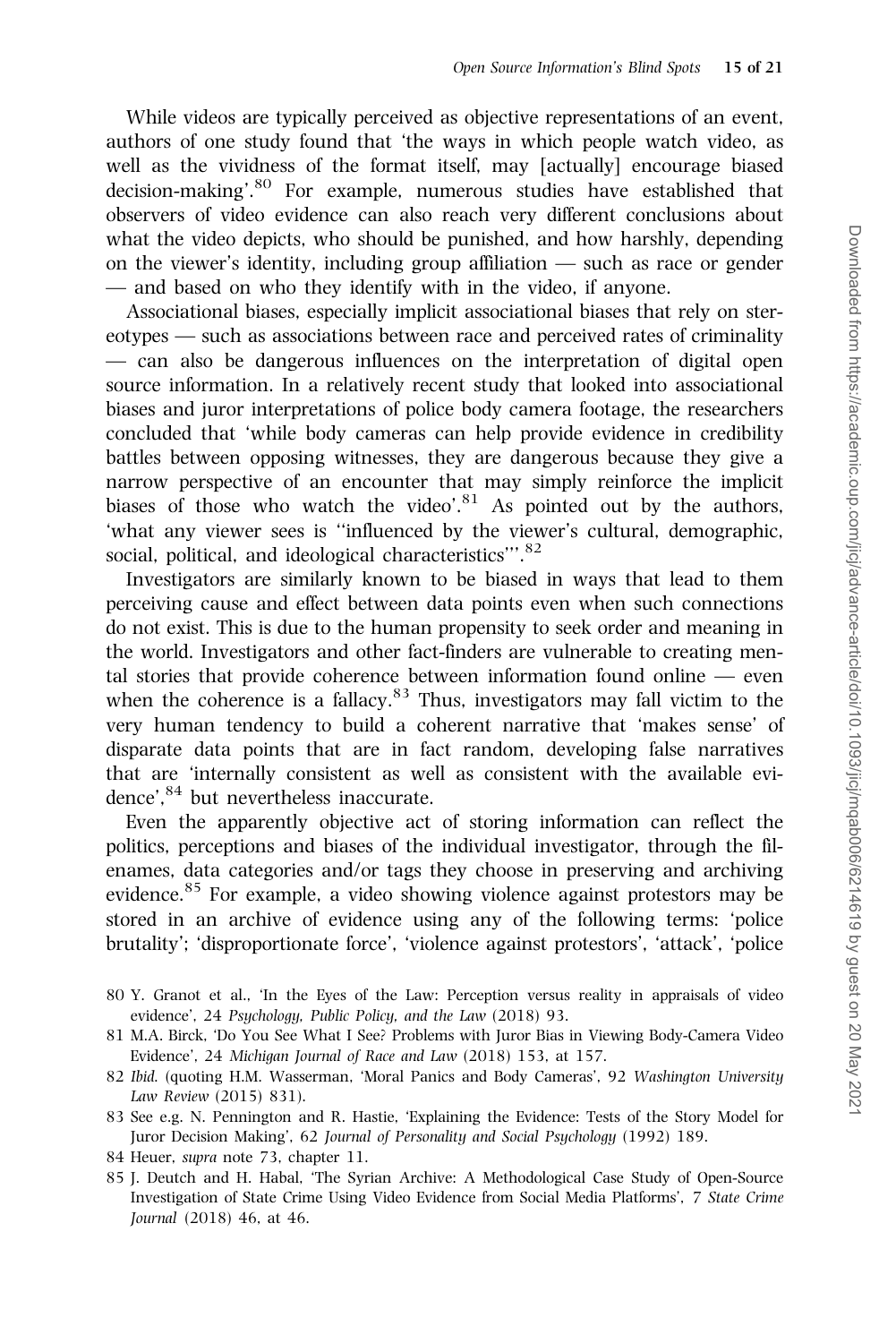suppress riot' or 'police re-establish control'. Each of those terms has its own weight and meaning and reflect the subjective views of the person storing and indexing the information. On the other hand, a dispassionate and detached description (such as, 'person falls to the ground') can be meaningless and may lead to the evidence being overlooked in later reviews.

# 4. Mitigating Biases in Open Source Investigations of International Crimes

As mentioned above, simple awareness of the technical and cognitive biases that can impact upon the discovery and analysis of open source information cannot, of itself, alleviate such biases. However, awareness that biases can distort the information identification and analysis process<sup>86</sup> is a crucial first step in designing effective counter-strategies.

The psychological and practitioner literatures provide many potentially useful tools and techniques that should form a crucial part of the open source investigator's toolkit. In this section, we discuss some of the strategies identified in those literatures that can be integrated into investigators' workflows to mitigate the impact of bias. We organize this section around three key categories of bias touched on above: access bias, algorithmic bias and cognitive bias.

With regards to access bias, having a clear investigative plan that takes into account the 'blind spots' of open source information outlined in Section 2 above, will help investigators overcome, or mitigate against, informational gaps. $87$  A good example of this can be found in the report of the independent international Commission of Inquiry on the 2018 protests in the Occupied Palestinian Territory.<sup>88</sup> Given that women and girls were, generally speaking,89 less likely to have participated in the demonstrations than men and boys, the harms they suffered were less visible in the numerous open source videos and photographs which tended to depict the killing or injury of civilians. However, the Commission noted that the 'low proportion of women and girls injured and killed compared to men and boys should be understood within the prevalent social context in Gaza':<sup>90</sup> in this context, the absence of open source

<sup>86</sup> Often referred to as the 'discovery' process.

<sup>87</sup> For a sample investigation plan and technical landscape assessment, see Berkeley Protocol, supra note 2, annexes I and III.

<sup>88</sup> Report of the Detailed Findings of the Independent International Commission of Inquiry on the Protests in the Occupied Palestinian Territory, UN Doc. A/HRC/40/CRP.2, 18 March 2019.

<sup>89</sup> One notable exception was the killing of Dr Rouzan Al-Najjar, as expertly documented by Forensic Architecture and the New York Times: see D.M. Halbfinger, 'A Day, a Life: When a Medic was Killed in Gaza, Was It an Accident?' New York Times, 30 December 2018, available online at [https://www.nytimes.com/2018/12/30/world/middleeast/gaza-medic-israel-shooting.](https://www.nytimes.com/2018/12/30/world/middleeast/gaza-medic-israel-shooting.html) [html](https://www.nytimes.com/2018/12/30/world/middleeast/gaza-medic-israel-shooting.html) (visited 20 November 2020). The Commission of Inquiry outlined over 300 injuries to women, through live ammunition, tear gas, rubber coated metal bullets and shrapnel: ibid., § 591.

<sup>90</sup> Ibid., § 592.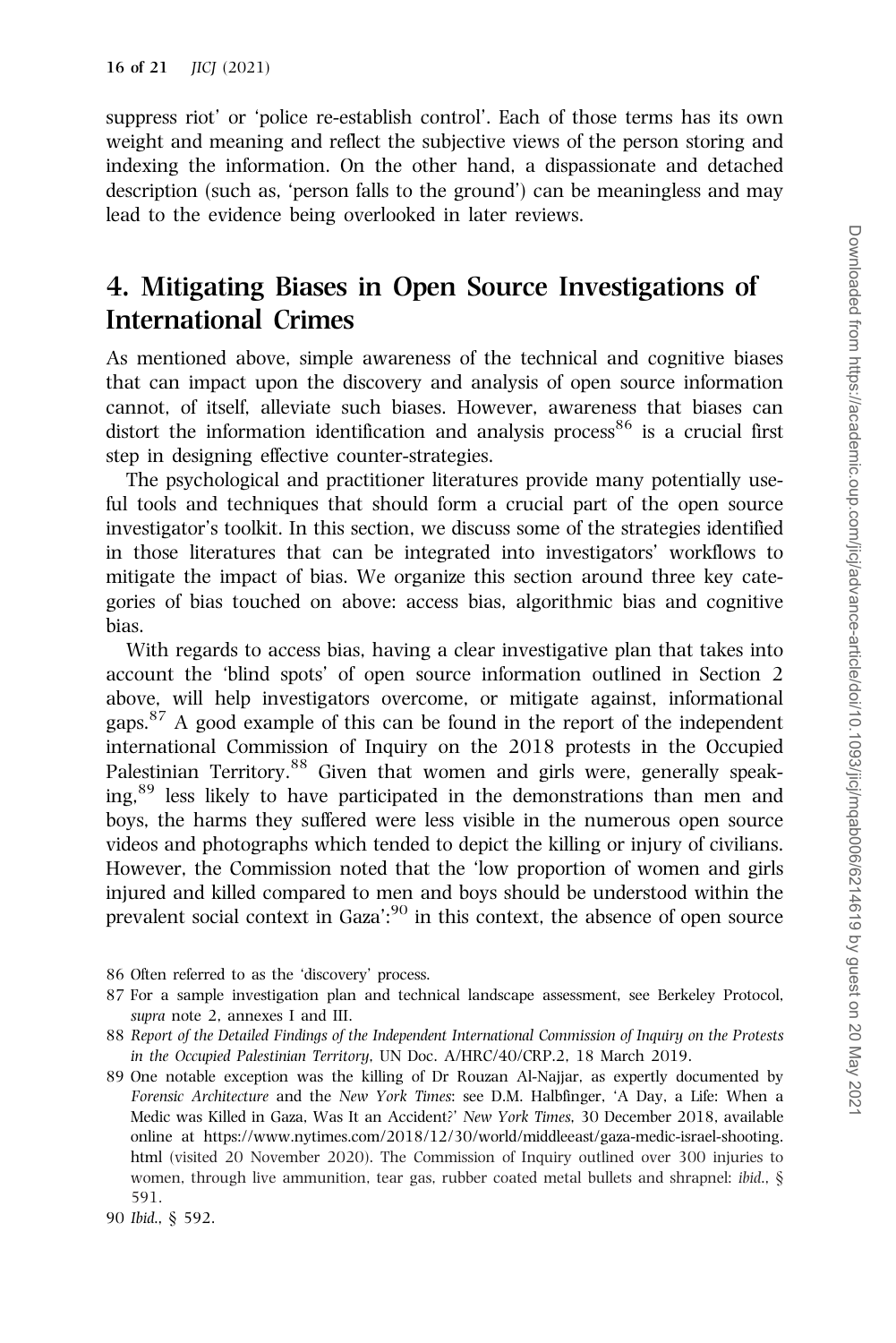information should not necessarily indicate an absence of harm. In response, the COI took additional steps to examine the gendered impact of violations, for example women's disproportionate accumulation of debt, the added burden of breadwinning and/or caregiving for the wounded, and increased incidence of domestic violence. $91$  An awareness of the intersectional factors that can lead to relative invisibility in digital spaces and identification of other ways in which relevant information may be documented — for example verbally, or in nondigital documentary form, or through physical evidence — can go a long way in encouraging investigators to dig deeper and ensure a full representation of a broad cross-section of impacted communities.<sup>92</sup>

As for algorithmic bias, including the possibility that online searches will favour results from particular parts of the world (as with the bias of social media platforms in producing information from the global north and west) or relevant to particular populations, investigators should conduct a digital landscape assessment prior to commencing any collection or monitoring.<sup>93</sup> Such assessments require the investigator to methodically document the online sources (including social media sites) used in the relevant jurisdiction(s). This information should be farther parsed with an eye to how use of the internet, including social media sites, and other digital technologies varies on the basis of age, gender and rural and urban divides, among other demographic factors. Templates and protocols that force investigators to plan and structure their searches can help with consciously expanding the sources they use for information collection in ways that may counteract both algorithmic and cognitive biases.

Algorithmic bias can also distort information discovery, collection and analysis when digital tools are used to conduct analytic tasks at scale — for example, when facial recognition technologies are used to identify potential persons of interest from enormous datasets that humans are incapable of combing, but which prove more accurate for identifying white versus black faces (making the risk of misidentification especially acute for people of colour). First, it's important for investigators to understand the biases that may be prevalent in the data used to train the tool. Secondly, the investigator may want to create 'weights' to help counter those biases (i.e. by reducing the likelihood threshold when searching for bias-affected categories of persons), or complement automated processes with human review — using the tool to bring the dataset down to human scale but then conducting an independent analysis of the resulting dataset.

Ideally, such automated tools are used in ways that complement human weaknesses (such as limitations on humans' abilities to review hundreds of thousands of hours of video, as experienced, for example, with the Syrian conflict). Of course, investigators must be careful to avoid known biases that

<sup>91</sup> Ibid., §§ 603–614.

<sup>92</sup> Egan, supra note 57.

<sup>93</sup> For a digital landscape assessment template that spotlights relevant categories of information, see Berkeley Protocol, supra note 2, Annex III, at 85.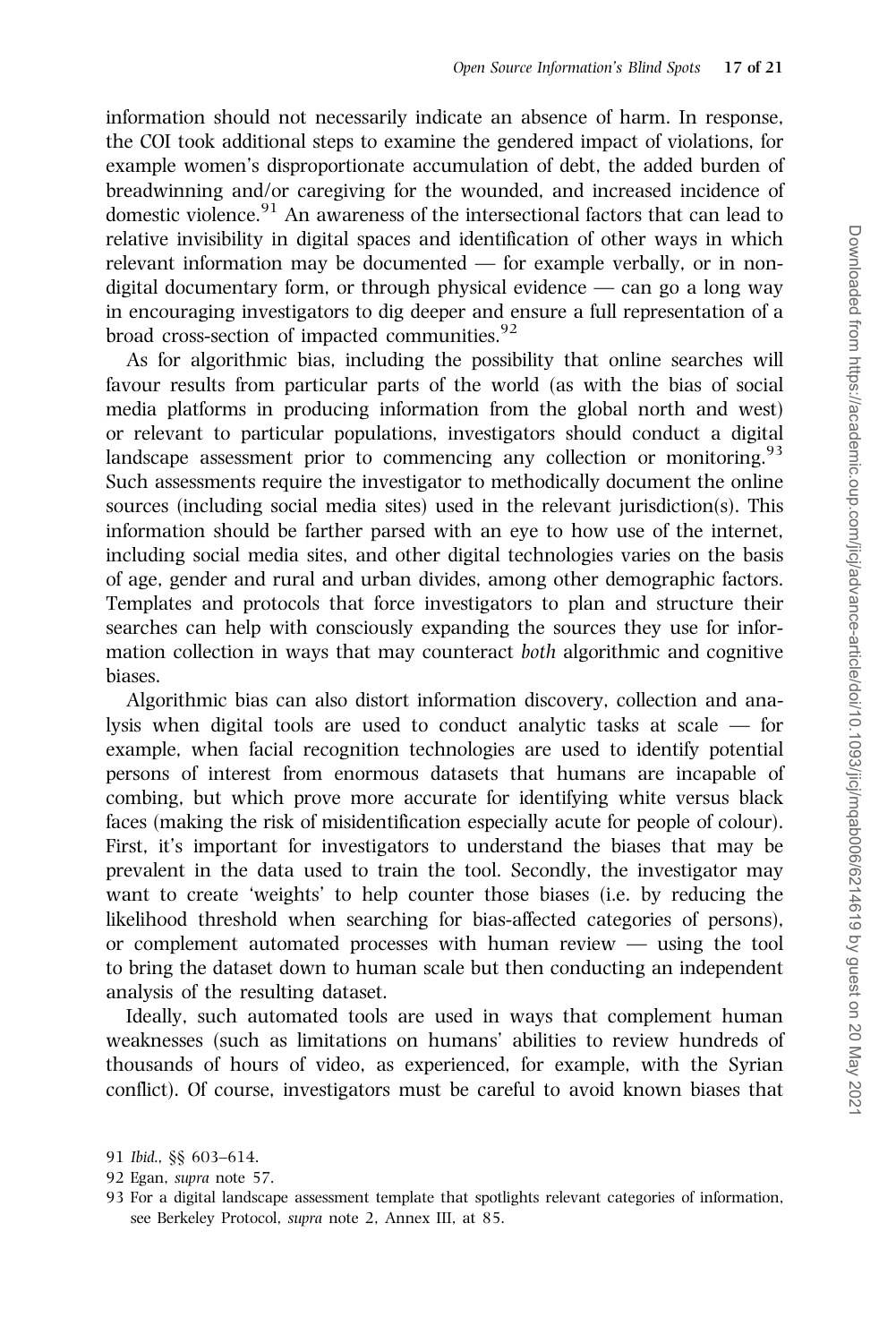come with using digital methods; research has found that digital outputs, despite best efforts at independence, may be given undue weight.<sup>94</sup> This has the impact of distorting or biasing researchers' allegedly 'independent' conclusions in favour of the results proposed by automated tools.

To counter both the machine and human biases noted above, international criminal investigators may also wish to adopt some of the following processes that have been found to help offset human error. These include establishing evidence review panels to 'stress test' the evidence and the strength of any working hypotheses,<sup>95</sup> appointing a 'devil's advocate' or 'red team' to challenge the arguments, or build competing hypotheses that can be tested against the collected evidence.<sup>96</sup> It is especially important that investigators document and report any assumptions that have been used in reaching analytical conclusions, which helps with external review. 'Evidence Review Boards' can also prove helpful: they are groups of senior colleagues whose role is to assess the case as a whole based on the evidence gathered, and on that basis determine whether the case can proceed to the filing of charges, or whether further investigation or amendment of the proposed charges is warranted.<sup>97</sup> These measures can help to overcome cognitive biases by incorporating the perspectives of analysts with some degree of distance from the investigative team. As Heuer notes: '[analysts conducting evidence review] often see things or ask questions that the author has not seen or asked. Because they are not so absorbed in the substance, they are better able to identify the assumptions and assess the argumentation, internal consistency, logic, and relationship of the evidence to the conclusion'.98

Co-authors with experience in running open source investigation and verification labs in universities incorporate these methods through systems of peer review, similarly analysing multiple working hypotheses (even charting or writing out all facts that support each hypothesis), and testing the null hypothesis — essentially, seeing if they can disprove the favoured working hypothesis or hypotheses. This allows them to question not only conclusions with regards to the 'five Ws' (who, what, when, where, and why), but also clearly assert how we know each fact to be true, to see if there may be problematic analytical gaps or assumptions that have created blind spots in our analysis.

Such peer review can also assist with a related mechanism for identifying and compensating for blind spots: ensuring that diverse investigators with different cultural schema and individual perspectives have a chance to review and analyse the evidence. Given research that establishes how peoples'

<sup>94</sup> J.M. Logg, J.A. Minson and D.A. Moore, 'Algorithm Appreciation: People Prefer Algorithmic To Human Judgment', 151 Organizational Behavior and Human Decision Processes (2019) 90.

<sup>95</sup> M. Bergsmo, Towards a Culture of Quality Control in Criminal Investigations, FICHL Policy Brief Series No. 94 (2019), at 4.

<sup>96</sup> Agirre, supra note 59, at 257–259. See also Heuer, supra note 73, at 97, for a 'Step-by-Step Outline of Analysis of Competing Hypotheses'.

<sup>97</sup> Agirre, supra note 59, at 259–272; Heuer, supra note 73, chapter 14.

<sup>98</sup> Heuer, supra note 73, chapter 14.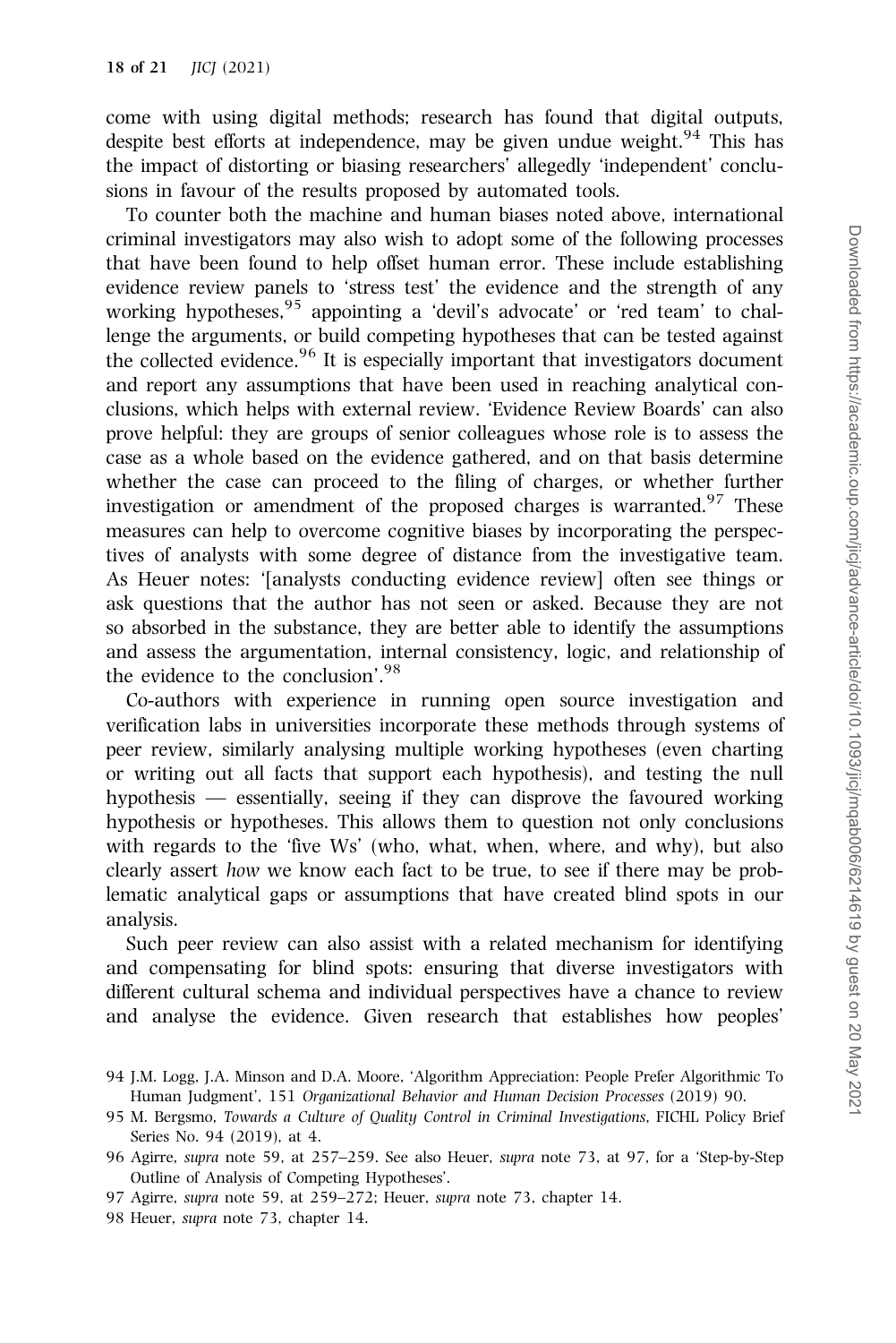identities influence and thus bias their interpretation of collected data — and especially visual data, such as the photographs and videos common to digital open source investigations — ensuring that investigators bring diverse perspectives to the collection and analysis of relevant information can serve as a helpful check on the quality of the investigation.

Also critical is engaging in known processes for verifying open source materials — specifically, testing what the investigator has been told the item represents and/or what the investigator believes it represents — by consistently following a three-step process. On every piece of original data (such as a photograph or video) the investigator should conduct (i) a technical analysis (seeing if the item has any metadata attached, such as geocoordinates or timestamps, that can serve as a lead for further verification), (ii) content analysis (comparing landmarks and other visual information in the item against other sources such as satellite imagery or reliable photographs or videos to see if that information is consistent with the asserted place, time, etc.) and (iii) source analysis (evaluating the reliability of the source for the information that the item represents).<sup>99</sup>

A now-infamous video called 'Syrian Hero Boy' illustrates the importance of consistently engaging in these three steps, including  $-$  and especially  $$ source analysis. In 2014, an online video went viral that purported to show a young boy in Syria rescuing a young girl from where she was trapped during an active shooting. Several media outlets shared the video as a heartwarming story of bravery and kindness in the context of a horrific war. However, several media outlets declined to amplify the video, expressing scepticism of its authenticity. Ultimately, the latter were right to be sceptical: it was later revealed that the incident had been staged on the Gladiator film set in Malta.<sup>100</sup> The director had shot the video and posted it online, positioning it as factual, as part of an attempt to bring broader global attention to the horrors of the Syrian war and inspire international aid. One relatively common difference between those who declined to show the video and those who did was that the former engaged in the third step in the verification process: source analysis. They were unable to find more than one video from the source, which was unusual for documenters in Syria, or to find any clear information about the source's offline identity, which called the source's reliability into question. This case is ultimately a particularly excellent example of poor forensic analysis, with one BBC reporter stating (based on content analysis) that the one thing that could be conclusively determined was that the film was shot in Syria which of course, was not accurate.

As for content analysis, investigators can and should use a variety of methods to check whether what's depicted or otherwise included in the data is consistent with what they've been told and/or with their working hypothesis.

<sup>99</sup> Berkeley Protocol, supra note 2, 63–68.

<sup>100</sup> See e.g. '#BBCTrending: Syrian 'Hero Boy' Video Faked by Norwegian Director', BBC, 14 November 2014, available online at<https://www.bbc.com/news/blogs-trending-30057401> (visited 2 February 2021).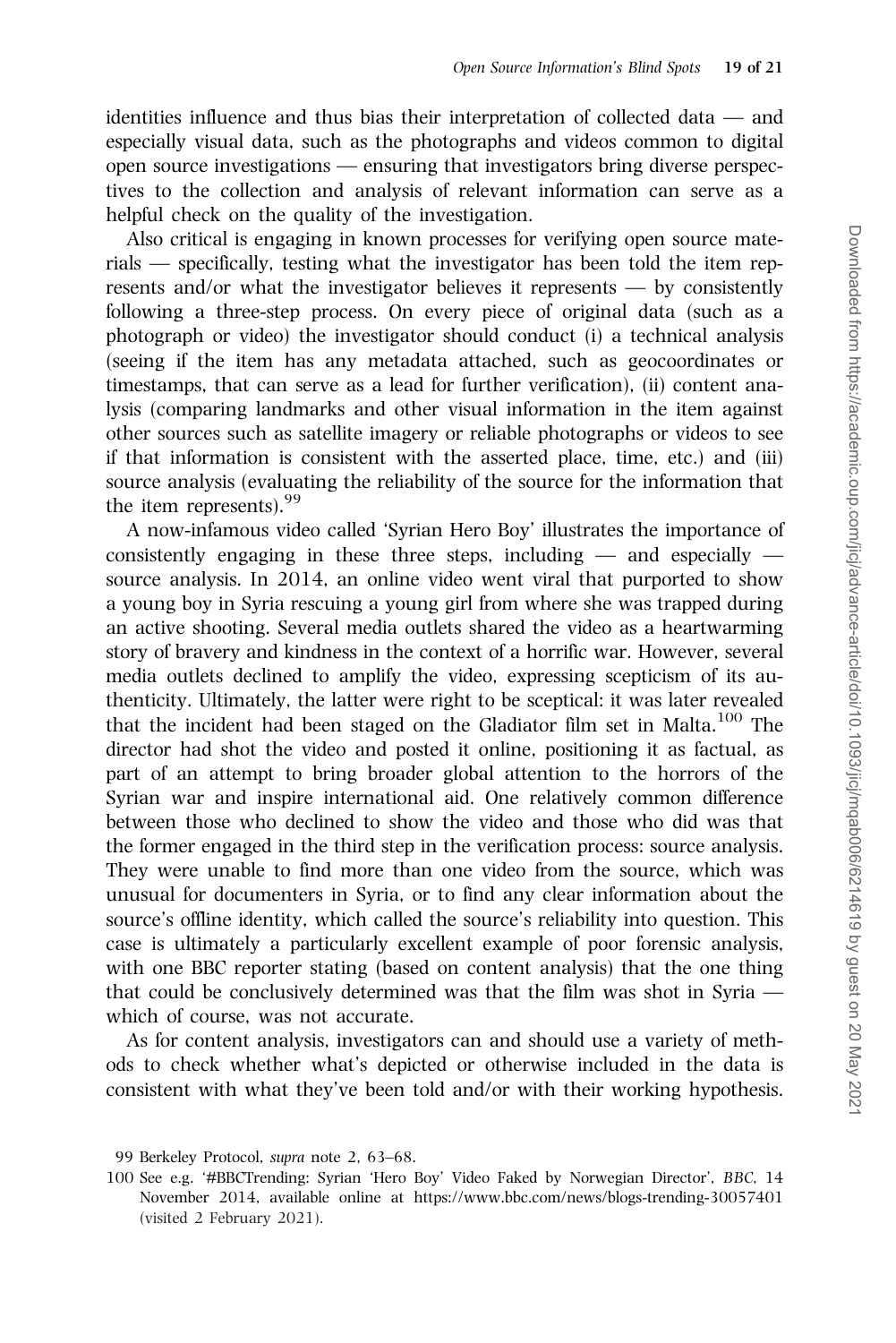For example, if a video is allegedly of a particular incident in a particular village in Myanmar in 2017: is the video's content consistent with what one would have seen in 2017, at the alleged location in Myanmar? Equally, if a video claims to have been taken during the coronavirus pandemic, are people wearing face masks? Common verification practices include conducting a reverse image search of any photo (or stills, if a video) to see if the visuals have been graphed by one or more search engines and if so, if the information surrounding that image is consistent with the hypothesis; checking to see whether built or natural landmarks are consistent with what can be found in satellite imagery from that location and time,  $etc.<sup>101</sup>$ 

Triangulation with other data types is also helpful for challenging one's working hypothesis. At a minimum, open source research methods should always be used in conjunction with other investigative methods to help counter the technical and cognitive biases endemic to digital research, with investigators aiming for diverse physical, documentary and testimonial evidence for each fact at issue in their case. This may be, for example, through complementing open source information with information gathered through witnesses, local networks or other means to capture the perspectives of marginalized populations. Some investigators use open source tools, such as satellite imagery, to supplement their more traditional investigative activities. One notable example of this is the use of satellite imagery to trace the actual journey that witnesses described in their interviews with investigators. In this way, open source tools can pave the way for an investigation underpinned by 'radical empathy', or the ability to understand and appreciate another person's standpoint or experiences, and allow that perspective to prevail over one's personal reaction or feelings.<sup>102</sup> This method can also be a means to check the credibility of a witness's account, for example if the journey they described varies inexplicably and significantly from the route visible in satellite imagery taken at around the same time.<sup>103</sup>

Finally, investigators should be mindful of shifting perceptions of what constitutes 'good' evidence in the digital age. $104$  Several investigators we consulted in our research were concerned that the growing salience of open source information in mass atrocity investigations may undermine the perceived value of witness testimony.<sup>105</sup> One investigator we interviewed noted that those parts of an investigation that are overwhelmingly testimony-based are perceived as having less weight. In a Keynesian sense, that is correct, given

- 101 For more on verification, see A. Toler, 'How to Verify and Authenticate User-Generated Content', in Dubberley, Koenig and Murray (eds), supra note 2, 185.
- 102 M.L. Caswell and M. Cifor, 'From Human Rights to Feminist Ethics: Radical Empathy in the Archives', 81 Archivaria (2016) 23, at 25. See also, Amnesty International, 'The Hidden US War in Somalia', 19 March 2019, at 40–43.
- 103 It is possible to view historical satellite imagery using DigitalGlobe (now Maxar) and other satellite imagery sites. This means that, even if a route has changed over time (e.g. a road has collapsed due to flooding or an earthquake), it should still be possible to view what that route looked like at around the same time as events described.

<sup>104</sup> McDermott et al., supra note 56.

<sup>105</sup> Ibid.